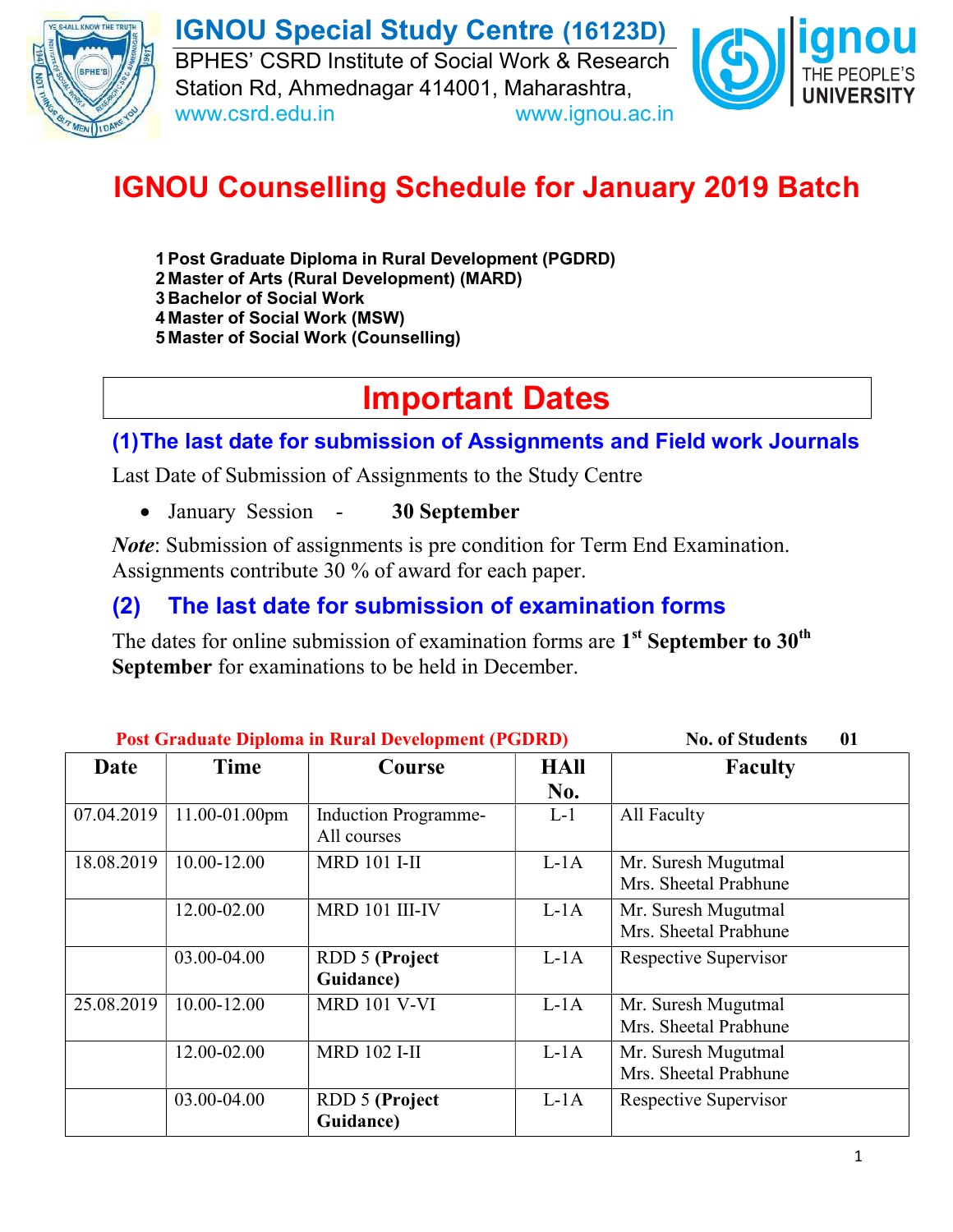| 01.09.2019 | 10.00-12.00 | <b>MRD 102 III-IV</b>              | $L-1A$ | Mr. Suresh Mugutmal<br>Mrs. Sheetal Prabhune |
|------------|-------------|------------------------------------|--------|----------------------------------------------|
|            | 12.00-02.00 | <b>MRD 102 V-VI</b>                | $L-1A$ | Mr. Suresh Mugutmal<br>Mrs. Sheetal Prabhune |
|            | 03.00-04.00 | <b>RDD 5 (Project</b><br>Guidance) | $L-1A$ | Respective Supervisor                        |
| 08.09.2019 | 10.00-12.00 | <b>MRD 103 I-II</b>                | $L-1A$ | Mr. Suresh Mugutmal<br>Mrs. Sheetal Prabhune |
|            | 12.00-02.00 | <b>MRD 103 III-IV</b>              | $L-1A$ | Mr. Suresh Mugutmal<br>Mrs. Sheetal Prabhune |
|            | 03.00-04.00 | <b>RDD 5 (Project</b><br>Guidance) | $L-1A$ | Respective Supervisor                        |
| 15.09.2019 | 10.00-12.00 | <b>MRD 103 V-VI</b>                | $L-1A$ | Mr. Suresh Mugutmal<br>Mrs. Sheetal Prabhune |
|            | 12.00-02.00 | <b>MRDE 101 I-II</b>               | $L-1A$ | Mr. Suresh Mugutmal<br>Mrs. Sheetal Prabhune |
|            | 03.00-04.00 | RDD 5 (Project<br>Guidance)        | $L-1A$ | Respective Supervisor                        |
| 22.09.2019 | 10.00-12.00 | MRDE 101 III-IV                    | $L-1A$ | Mr. Suresh Mugutmal<br>Mrs. Sheetal Prabhune |
|            | 12.00-02.00 | <b>MRDE 101 V-VI</b>               | $L-1A$ | Mr. Suresh Mugutmal<br>Mrs. Sheetal Prabhune |
|            | 03.00-04.00 | <b>RDD 5 (Project</b><br>Guidance) | $L-1A$ | Respective Supervisor                        |

### Master of Arts (Rural Development) (MARD) No. of Students 04

| Date       | Time          | Course                                     | HAll<br>No. | <b>Faculty</b>                               |
|------------|---------------|--------------------------------------------|-------------|----------------------------------------------|
| 07.04.2019 | 11.00-01.00pm | <b>Induction Programme-</b><br>All courses | $L-1$       | All Faculty                                  |
| 18.08.2019 | 10.00-12.00   | <b>MRD 101 I-II</b>                        | $L-2A$      | Mr. Suresh Mugutmal<br>Mrs. Sheetal Prabhune |
|            | 12.00-02.00   | MRD 101 III-IV                             | $L-2A$      | Mr. Suresh Mugutmal<br>Mrs. Sheetal Prabhune |
|            | 03.00-04.00   | MRDP1 (Project<br>Guidance)                | $L-2A$      | Respective Supervisor                        |
| 25.08.2019 | 10.00-12.00   | <b>MRD 101 V-VI</b>                        | $L-2A$      | Mr. Suresh Mugutmal<br>Mrs. Sheetal Prabhune |
|            | 12.00-02.00   | <b>MRD 102 I-II</b>                        | $L-2A$      | Mr. Suresh Mugutmal<br>Mrs. Sheetal Prabhune |
|            | 03.00-04.00   | MRDP1 (Project<br>Guidance)                | $L-2A$      | Respective Supervisor                        |
| 01.09.2019 | 10.00-12.00   | MRD 102 III-IV                             | $L-2A$      | Mr. Suresh Mugutmal<br>Mrs. Sheetal Prabhune |
|            | 12.00-02.00   | <b>MRD 102 V-VI</b>                        | $L-2A$      | Mr. Suresh Mugutmal<br>Mrs. Sheetal Prabhune |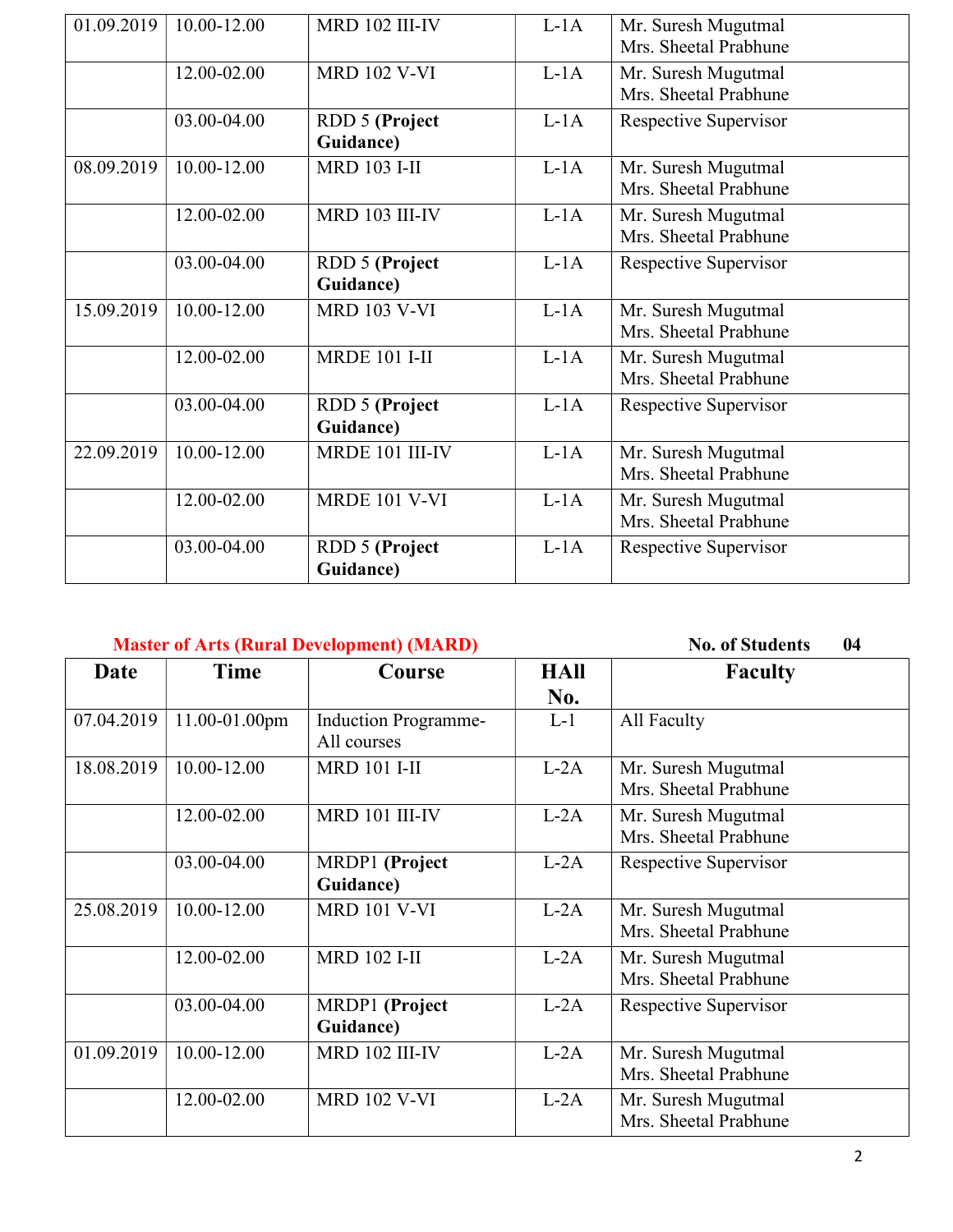|            | 03.00-04.00     | MRDP1 (Project<br>Guidance) | $L-2A$ | Respective Supervisor                        |
|------------|-----------------|-----------------------------|--------|----------------------------------------------|
| 08.09.2019 | $10.00 - 12.00$ | <b>MRD 103 I-II</b>         | $L-2A$ | Mr. Suresh Mugutmal<br>Mrs. Sheetal Prabhune |
|            | 12.00-02.00     | MRD 103 III-IV              | $L-2A$ | Mr. Suresh Mugutmal<br>Mrs. Sheetal Prabhune |
|            | 03.00-04.00     | MRDP1 (Project<br>Guidance) | $L-2A$ | Respective Supervisor                        |
| 15.09.2019 | 10.00-12.00     | <b>MRD 103 V-VI</b>         | $L-2A$ | Mr. Suresh Mugutmal<br>Mrs. Sheetal Prabhune |
|            | 12.00-02.00     |                             |        |                                              |
|            | 03.00-04.00     | MRDP1 (Project<br>Guidance) | $L-2A$ | Respective Supervisor                        |
| 29.09.2019 | 10.00-12.00     | MRD 4 I-II                  | $L-2A$ | Mr. Suresh Mugutmal<br>Mrs. Sheetal Prabhune |
|            | 12.00-02.00     | MRD 4 III-IV                | $L-2A$ | Mr. Suresh Mugutmal<br>Mrs. Sheetal Prabhune |
|            | 03.00-04.00     | MRDP1 (Project<br>Guidance) | $L-2A$ | Respective Supervisor                        |
| 06.10.2019 | 10.00-12.00     | MRD 4 V-VI                  | $L-2A$ | Mr. Suresh Mugutmal<br>Mrs. Sheetal Prabhune |
|            | 12.00-02.00     | MRD 4 V-VI                  | $L-2A$ | Mr. Suresh Mugutmal<br>Mrs. Sheetal Prabhune |
|            | 03.00-04.00     | MRDP1 (Project<br>Guidance) | $L-2A$ | Respective Supervisor                        |

## Bachelor of Social Work (BSW I) No. of Students 02

| Date       | <b>Time</b>   | Course                                                                 | <b>HAII</b><br>No. | <b>Faculty</b>                                                      |
|------------|---------------|------------------------------------------------------------------------|--------------------|---------------------------------------------------------------------|
| 07.04.2019 | 11.00-01.00pm | <b>Induction Programme-</b><br>All courses                             | $L-1$              | All Faculty                                                         |
|            | 01.00-02.00PM | BSW, MSW Field Work<br>Orientation, Assignment<br>and Project Guidance |                    | Individual/Group Conference with<br>Respective Fieldwork Supervisor |
| 07.07.2019 | 10.00-12.00   | <b>BSWE 1 I-II</b>                                                     | $L-3$              | Mr. Harshal Agale<br>Mr. Kantilal Patole                            |
|            | 12.00-02.00   | <b>BSWE 1 III-IV</b>                                                   | $L-3$              | Mr. Harshal Agale<br>Mr. Kantilal Patole                            |
|            | 03.00-04.00   | BSWL1 (Field work<br>Supervision)                                      | $L-3$              | Individual/Group Conference with<br>Respective Fieldwork Supervisor |
| 14.07.2019 | 10.00-12.00   | <b>BSWE 1 V-VI</b>                                                     | $L-3$              | Mr. Harshal Agale<br>Mr. Kantilal Patole                            |
|            | 12.00-02.00   | <b>BSWE 1 VII-VIII</b>                                                 | $L-3$              | Mr. Harshal Agale<br>Mr. Kantilal Patole                            |
|            | 03.00-04.00   | BSWL1 (Field work<br>Supervision)                                      | $L-3$              | Individual/Group Conference with<br>Respective Fieldwork Supervisor |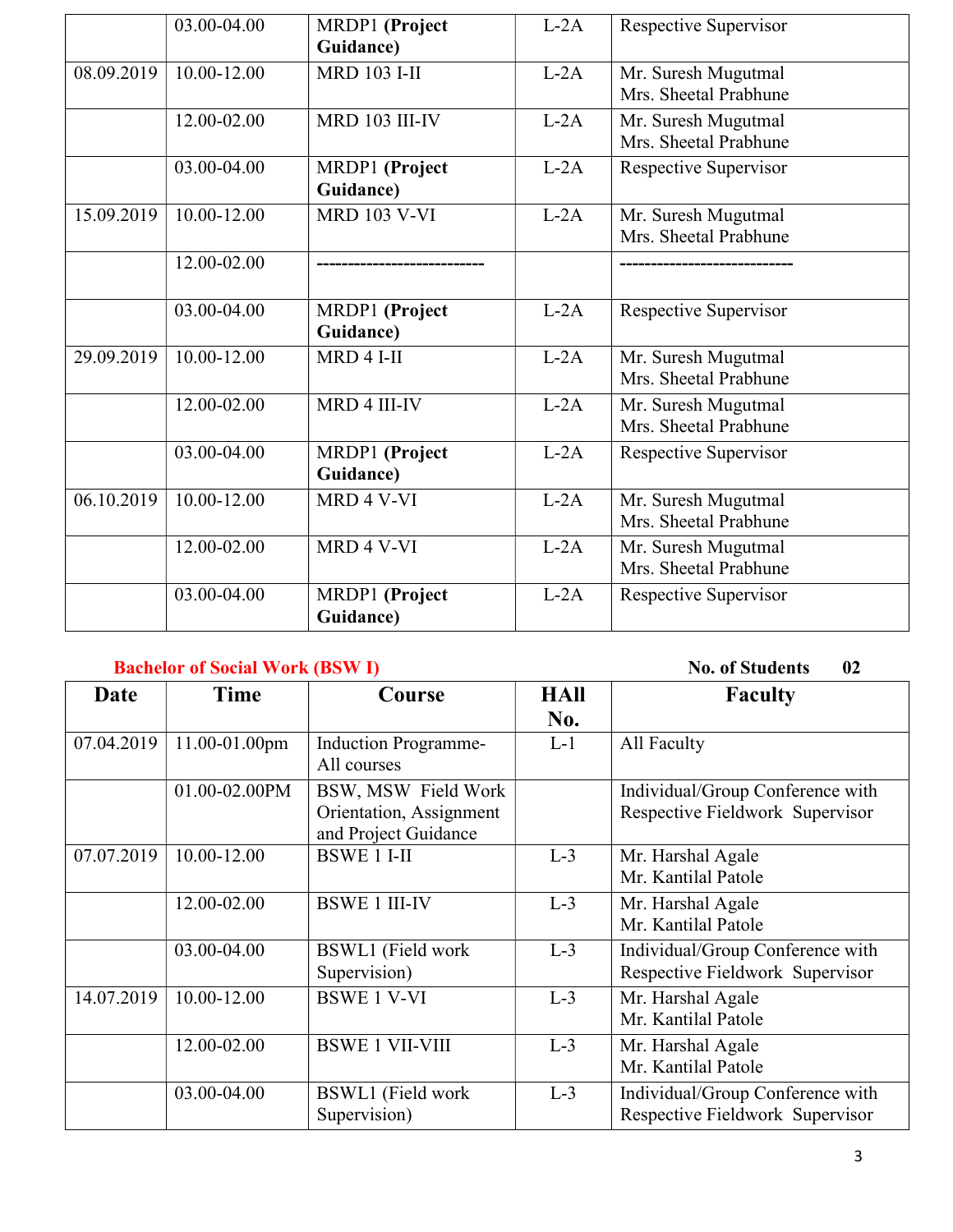| 21.07.2019 | 10.00-12.00     | <b>BSHF 101 I-II</b>                     | $L-3$ | Mr. Harshal Agale<br>Mr. Kantilal Patole                            |
|------------|-----------------|------------------------------------------|-------|---------------------------------------------------------------------|
|            | 12.00-02.00     | <b>BSHF 101 III-IV</b>                   | $L-3$ | Mr. Harshal Agale<br>Mr. Kantilal Patole                            |
|            | 03.00-04.00     | BSWL1 (Field work<br>Supervision)        | $L-3$ | Individual/Group Conference with<br>Respective Fieldwork Supervisor |
| 28.07.2019 | 10.00-12.00     | <b>BSHF 101 V-VI</b>                     | $L-3$ | Mr. Harshal Agale<br>Mr. Kantilal Patole                            |
|            | 12.00-02.00     | <b>BSHF 101 VII-VIII</b>                 | $L-3$ | Mr. Harshal Agale<br>Mr. Kantilal Patole                            |
|            | 03.00-04.00     | <b>BSWL1</b> (Field work<br>Supervision) | $L-3$ | Individual/Group Conference with<br>Respective Fieldwork Supervisor |
| 04.08.2019 | $10.00 - 12.00$ | FHD $2I - II$                            | $L-3$ | Mr. Harshal Agale<br>Mr. Kantilal Patole                            |
|            | 12.00-02.00     | FHD 2 III-IV                             | $L-3$ | Mr. Harshal Agale<br>Mr. Kantilal Patole                            |
|            | 03.00-04.00     | <b>BSWL1</b> (Field work<br>Supervision) | $L-3$ | Individual/Group Conference with<br>Respective Fieldwork Supervisor |
| 11.08.2019 | $10.00 - 12.00$ | <b>BHDF 101 I-II</b>                     | $L-3$ | Mr. Harshal Agale<br>Mr. Kantilal Patole                            |
|            | 12.00-02.00     | BHDF 101 III-IV                          | $L-3$ | Mr. Harshal Agale<br>Mr. Kantilal Patole                            |
|            | 03.00-04.00     | <b>BSWL1</b> (Field work<br>Supervision) | $L-3$ | Individual/Group Conference with<br>Respective Fieldwork Supervisor |
| 18.08.2019 | $10.00 - 12.00$ | $FMT1I-II$                               | $L-3$ | Mr. Harshal Agale<br>Mr. Kantilal Patole                            |
|            | 12.00-02.00     | FMT 1 III-IV                             | $L-3$ | Mr. Harshal Agale<br>Mr. Kantilal Patole                            |
|            | 03.00-04.00     | <b>BSWL1</b> (Field work<br>Supervision) | $L-3$ | Individual/Group Conference with<br>Respective Fieldwork Supervisor |

#### Bachelor of Social Work (BSW II) No. of Students 03

| Date       | Time          | Course                                                                 | <b>HAII</b> | <b>Faculty</b>                                                      |
|------------|---------------|------------------------------------------------------------------------|-------------|---------------------------------------------------------------------|
|            |               |                                                                        | No.         |                                                                     |
| 07.04.2019 | 11.00-01.00pm | <b>Induction Programme-</b><br>All courses                             | $L-1$       | All Faculty                                                         |
|            | 01.00-02.00PM | BSW, MSW Field Work<br>Orientation, Assignment<br>and Project Guidance |             | Individual/Group Conference with<br>Respective Fieldwork Supervisor |
| 25.08.2019 | 10.00-12.00   | <b>BSWE 2 I-II</b>                                                     | $L-3A$      | Mr. Harshal Agale<br>Mr. Kantilal Patole                            |
|            | 12.00-02.00   | <b>BSWE 2 III-IV</b>                                                   | $L-3A$      | Mr. Harshal Agale<br>Mr. Kantilal Patole                            |
|            | 03.00-04.00   | BSWL2 (Field work<br>Supervision)                                      | $L-3A$      | Individual/Group Conference with<br>Respective Fieldwork Supervisor |
| 01.09.2019 | 10.00-12.00   | <b>BSWE 2 V-VI</b>                                                     | $L-3A$      | Mr. Harshal Agale<br>Mr. Kantilal Patole                            |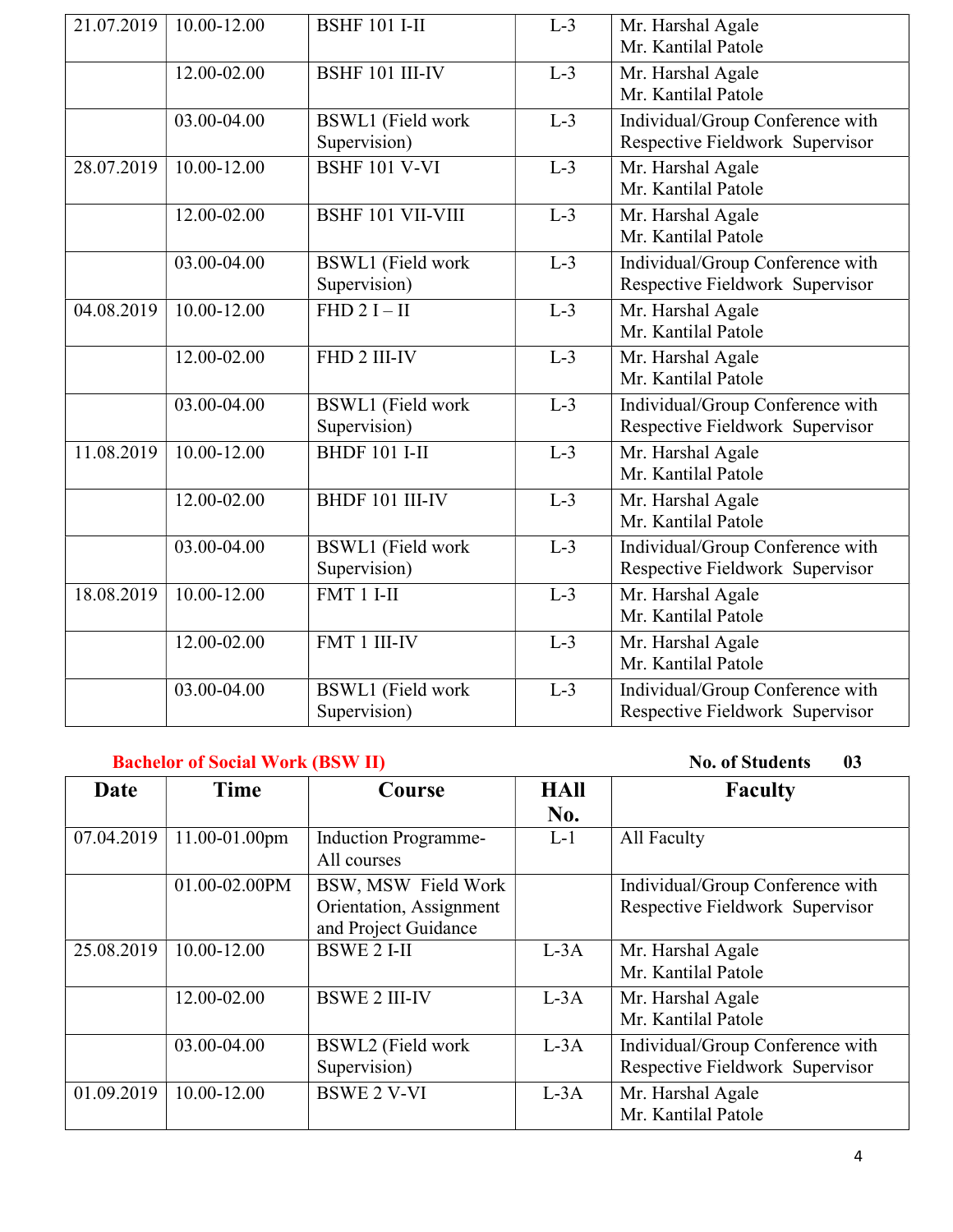|            | 12.00-02.00 | <b>BSWE 2 VII-VIII</b>                   | $L-3A$ | Mr. Harshal Agale<br>Mr. Kantilal Patole                            |
|------------|-------------|------------------------------------------|--------|---------------------------------------------------------------------|
|            | 03.00-04.00 | BSWL2 (Field work<br>Supervision)        | $L-3A$ | Individual/Group Conference with<br>Respective Fieldwork Supervisor |
| 08.09.2019 | 10.00-12.00 | <b>BSWE 4 I-II</b>                       | $L-3A$ | Mr. Harshal Agale<br>Mr. Kantilal Patole                            |
|            | 12.00-02.00 | <b>BSWE 4 III-IV</b>                     | $L-3A$ | Mr. Harshal Agale<br>Mr. Kantilal Patole                            |
|            | 03.00-04.00 | BSWL2 (Field work<br>Supervision)        | $L-3A$ | Individual/Group Conference with<br>Respective Fieldwork Supervisor |
| 15.09.2019 | 10.00-12.00 | <b>BSWE 4 V-VI</b>                       | $L-3A$ | Mr. Harshal Agale<br>Mr. Kantilal Patole                            |
|            | 12.00-02.00 | <b>BSWE 4 VII-VIII</b>                   | $L-3A$ | Mr. Harshal Agale<br>Mr. Kantilal Patole                            |
|            | 03.00-04.00 | <b>BSWL2</b> (Field work<br>Supervision) | $L-3A$ | Individual/Group Conference with<br>Respective Fieldwork Supervisor |
| 22.09.2019 | 10.00-12.00 | $FST 1 I-II$                             | $L-3A$ | Mr. Harshal Agale<br>Mr. Kantilal Patole                            |
|            | 12.00-02.00 | FST 1 III-IV                             | $L-3A$ | Mr. Harshal Agale<br>Mr. Kantilal Patole                            |
|            | 03.00-04.00 | BSWL2 (Field work<br>Supervision)        | $L-3A$ | Individual/Group Conference with<br>Respective Fieldwork Supervisor |
| 29.09.2019 | 10.00-12.00 | FST 1 V-VI                               | $L-3A$ | Mr. Harshal Agale<br>Mr. Kantilal Patole                            |
|            | 12.00-02.00 | <b>FST 1 VII-VIII</b>                    | $L-3A$ | Mr. Harshal Agale<br>Mr. Kantilal Patole                            |
|            | 03.00-04.00 | <b>BSWL2</b> (Field work<br>Supervision) | $L-3A$ | Individual/Group Conference with<br>Respective Fieldwork Supervisor |

#### Bachelor of Social Work (BSW III) No. of Students 01

| Date       | Time          | Course                                                                 | <b>HAll</b><br>No. | <b>Faculty</b>                                                      |
|------------|---------------|------------------------------------------------------------------------|--------------------|---------------------------------------------------------------------|
| 07.04.2019 | 11.00-01.00pm | <b>Induction Programme-</b><br>All courses                             | $L-1$              | All Faculty                                                         |
|            | 01.00-02.00PM | BSW, MSW Field Work<br>Orientation, Assignment<br>and Project Guidance |                    | Individual/Group Conference with<br>Respective Fieldwork Supervisor |
| 07.07.2019 | 10.00-12.00   | <b>BSWE 3 I-II</b>                                                     | $L-AA$             | Mrs. Sheetal Prabhune<br>Ms. Mrinmayee Gune                         |
|            | 12.00-02.00   | <b>BSWE 3 III-IV</b>                                                   | $L-4A$             | Mrs. Sheetal Prabhune<br>Ms. Mrinmayee Gune                         |
|            | 03.00-04.00   | BSWL3 (Field work<br>Supervision)                                      | $L-4A$             | Individual/Group Conference with<br>Respective Fieldwork Supervisor |
| 14.07.2019 | 10.00-12.00   | <b>BSWE 3 V-VI</b>                                                     | $L-4A$             | Mrs. Sheetal Prabhune<br>Ms. Mrinmayee Gune                         |
|            | 12.00-02.00   | <b>BSWE 3 VII-VIII</b>                                                 | $L - 4A$           | Mrs. Sheetal Prabhune<br>Ms. Mrinmayee Gune                         |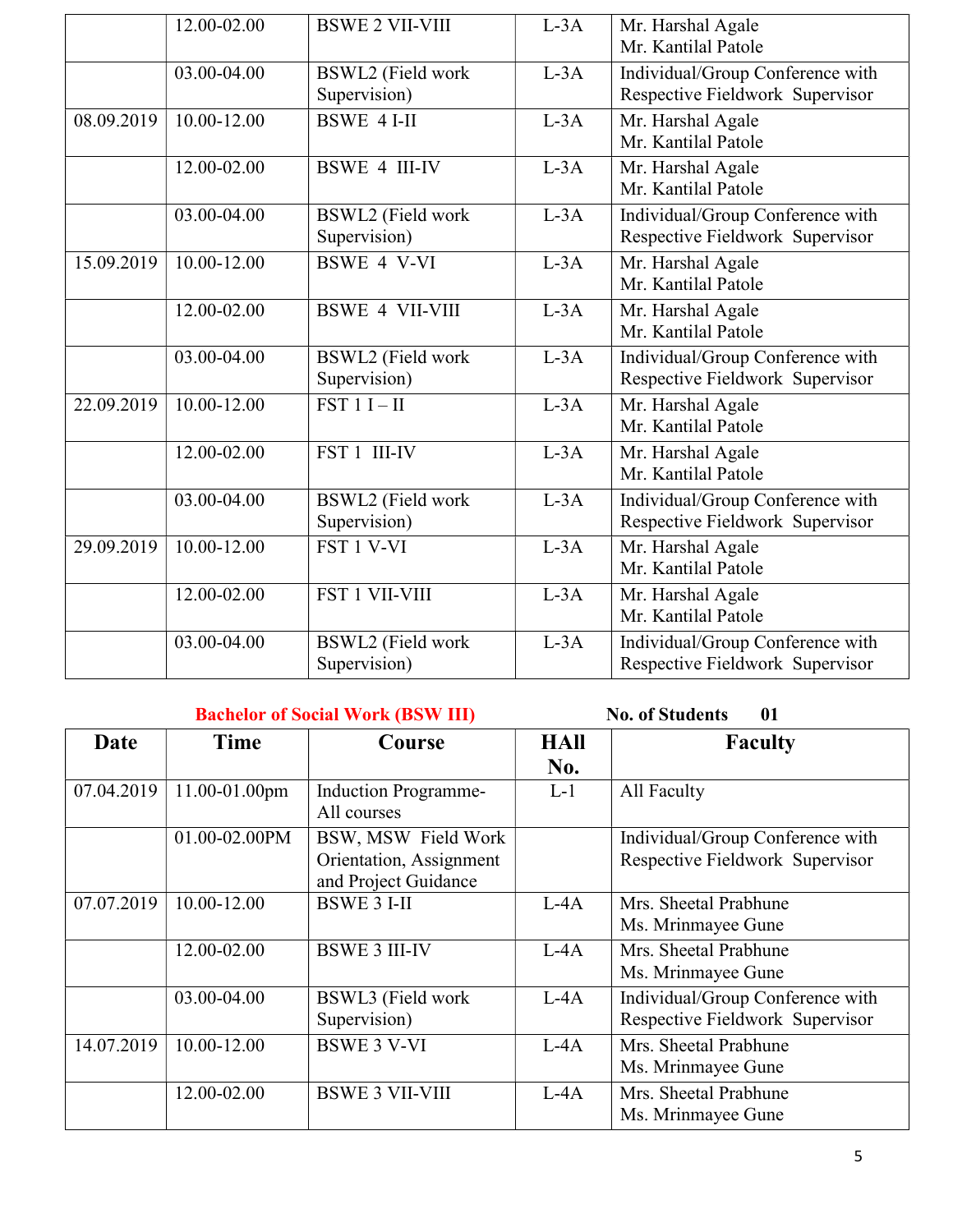|            | 03.00-04.00              | <b>BSWL1</b> (Field work | $L-4A$ | Individual/Group Conference with |
|------------|--------------------------|--------------------------|--------|----------------------------------|
|            |                          | Supervision)             |        | Respective Fieldwork Supervisor  |
| 21.07.2019 | $10.00 - 12.00$          | <b>BSWE 5 I-II</b>       | $L-4A$ | Mrs. Sheetal Prabhune            |
|            |                          |                          |        | Ms. Mrinmayee Gune               |
|            | 12.00-02.00              | <b>BSWE 5 III-IV</b>     | $L-4A$ | Mrs. Sheetal Prabhune            |
|            |                          |                          |        | Ms. Mrinmayee Gune               |
|            | 03.00-04.00              | BSWL3 (Field work        | $L-4A$ | Individual/Group Conference with |
|            |                          | Supervision)             |        | Respective Fieldwork Supervisor  |
| 28.07.2019 | 10.00-12.00              | <b>BSWE 5 V-VI</b>       | $L-4A$ | Mrs. Sheetal Prabhune            |
|            |                          |                          |        | Ms. Mrinmayee Gune               |
|            | 12.00-02.00              | <b>BSWE 5 VII-VIII</b>   | $L-4A$ | Mrs. Sheetal Prabhune            |
|            |                          |                          |        | Ms. Mrinmayee Gune               |
|            | 03.00-04.00              | <b>BSWL3</b> (Field work | $L-4A$ | Individual/Group Conference with |
|            |                          | Supervision)             |        | Respective Fieldwork Supervisor  |
| 04.08.2019 | $10.00 - 12.00$          | <b>BSWE 6 I-II</b>       | $L-4A$ | Mrs. Sheetal Prabhune            |
|            |                          |                          |        | Ms. Mrinmayee Gune               |
|            | 12.00-02.00              | <b>BSWE 6 III-IV</b>     | $L-4A$ | Mrs. Sheetal Prabhune            |
|            |                          |                          |        | Ms. Mrinmayee Gune               |
|            | 03.00-04.00              | <b>BSWL3</b> (Field work | $L-4A$ | Individual/Group Conference with |
|            |                          | Supervision)             |        | Respective Fieldwork Supervisor  |
| 11.08.2019 | $10.00 - 12.00$          | <b>BSWE 6 V-VI</b>       | $L-4A$ | Mrs. Sheetal Prabhune            |
|            |                          |                          |        | Ms. Mrinmayee Gune               |
|            | 12.00-02.00              | <b>BSWE 6 VII-VIII</b>   | $L-4A$ | Mrs. Sheetal Prabhune            |
|            |                          |                          |        | Ms. Mrinmayee Gune               |
|            | 03.00-04.00              | <b>BSWL3</b> (Field work | $L-4A$ | Individual/Group Conference with |
|            |                          | Supervision)             |        | Respective Fieldwork Supervisor  |
| 18.08.2019 | $10.\overline{00-12.00}$ | $FMT1I-II$               | $L-4A$ | Mrs. Sheetal Prabhune            |
|            |                          |                          |        | Ms. Mrinmayee Gune               |
|            | 12.00-02.00              | FMT 1 III-IV             | $L-4A$ | Mrs. Sheetal Prabhune            |
|            |                          |                          |        | Ms. Mrinmayee Gune               |
|            | 03.00-04.00              | <b>BSWL3</b> (Field work | $L-4A$ | Individual/Group Conference with |
|            |                          | Supervision)             |        | Respective Fieldwork Supervisor  |

#### Master of Social Work (MSW I) No. of Students 14

| Date       | Time          | Course                                          | <b>HAII</b> | <b>Faculty</b>                                                      |
|------------|---------------|-------------------------------------------------|-------------|---------------------------------------------------------------------|
|            |               |                                                 | No.         |                                                                     |
| 07.04.2019 | 11.00-01.00pm | <b>Induction Programme-</b><br>All courses      | $L-1$       | All Faculty                                                         |
|            | 01.00-02.00   | BSW, MSW Field Work                             |             | Individual/Group Conference with                                    |
|            |               | Orientation, Assignment<br>and Project Guidance |             | Respective Fieldwork Supervisor                                     |
| 07.07.2019 | 10.00-12.00   | $MSW$ 001 - I                                   | $L-1$       | Mr. Avinash Gore<br>Mr. Prakash Patil                               |
|            | 12.00-02.00   | $MSW001 - I$                                    | $L-1$       | Mr. Avinash Gore<br>Mr. Prakash Patil                               |
|            | 03.00-04.00   | $MSWL13-L14$<br>(Social Work Practicum-I        |             | Individual/Group Conference with<br>Respective Fieldwork Supervisor |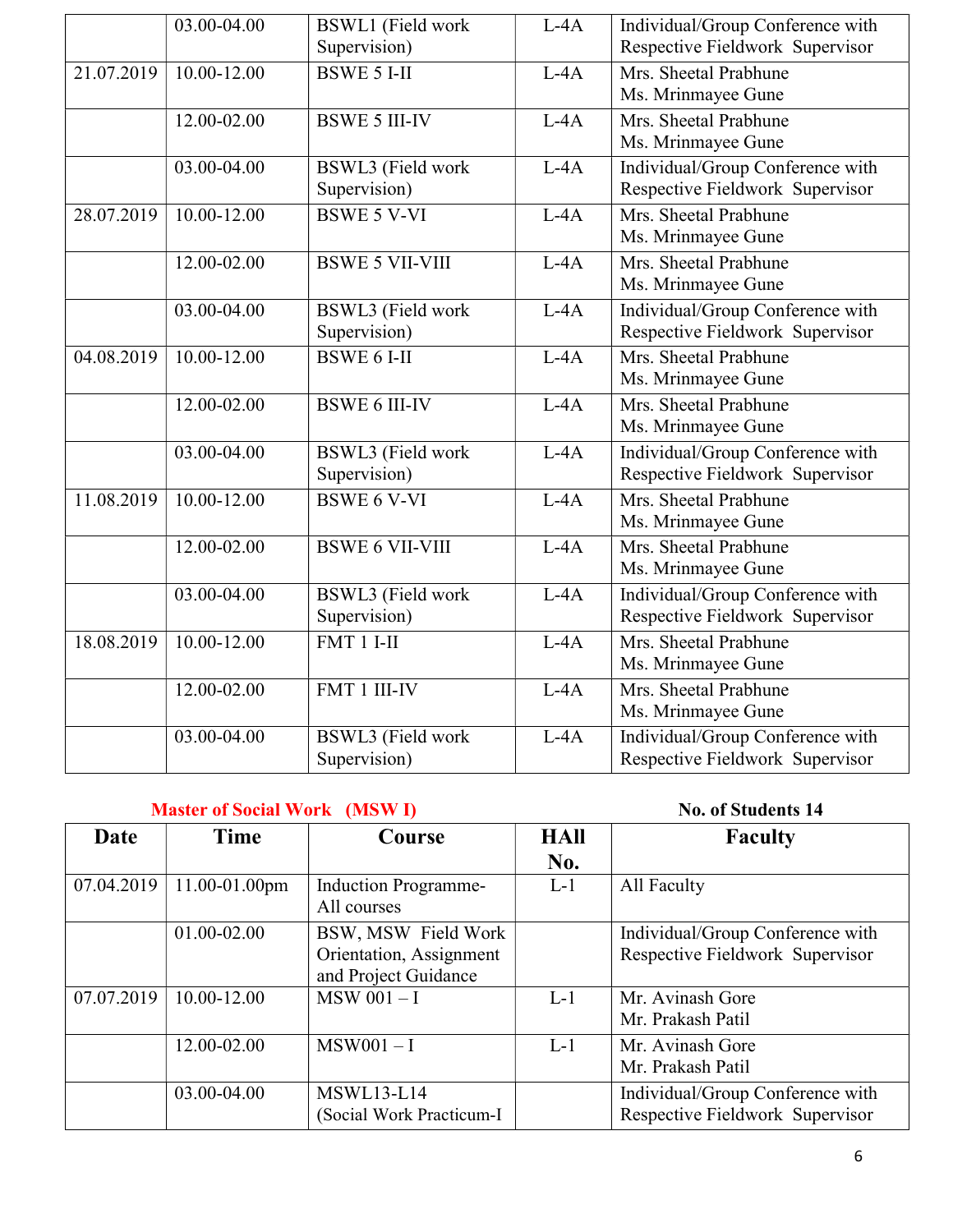|            |                            | & Block Placement)                             |       |                                  |
|------------|----------------------------|------------------------------------------------|-------|----------------------------------|
|            |                            |                                                |       |                                  |
| 14.07.2019 | 10.00-12.00                | $MSW$ 001 - II                                 | $L-1$ | Mr. Avinash Gore                 |
|            |                            |                                                |       | Mr. Prakash Patil                |
|            | 12.00-02.00                | $MSW001 - III$                                 | $L-1$ | Mr. Avinash Gore                 |
|            |                            |                                                |       | Mr. Prakash Patil                |
|            | 03.00-04.00                | <b>MSWL13-L14</b>                              |       | Individual/Group Conference with |
|            |                            | (Social Work Practicum-I                       |       | Respective Fieldwork Supervisor  |
|            |                            | & Block Placement)                             |       |                                  |
| 21.07.2019 | 10.00-12.00                | $MSW$ 001 - IV                                 | $L-1$ | Mr. Avinash Gore                 |
|            |                            |                                                |       | Mr. Prakash Patil                |
|            | 12.00-02.00                | $MSW002 - I$                                   | $L-1$ | Mr. Avinash Gore                 |
|            |                            |                                                |       | Mr. Prakash Patil                |
|            | 03.00-04.00                | <b>MSWL13-L14</b>                              |       | Individual/Group Conference with |
|            |                            | (Social Work Practicum-I                       |       | Respective Fieldwork Supervisor  |
|            |                            | & Block Placement)                             |       |                                  |
| 28.07.2019 | 10.00-12.00                | <b>MSW 002-II</b>                              | $L-1$ | Mr. Avinash Gore                 |
|            |                            |                                                |       | Mr. Prakash Patil                |
|            | 12.00-02.00                | $MSW002 - II$                                  | $L-1$ | Mr. Avinash Gore                 |
|            |                            |                                                |       | Mr. Prakash Patil                |
|            | 03.00-04.00                | <b>MSWL13-L14</b>                              |       | Individual/Group Conference with |
|            |                            | (Social Work Practicum-I                       |       | Respective Fieldwork Supervisor  |
|            |                            | & Block Placement)                             |       |                                  |
| 04.08.2019 | 10.00-12.00                | <b>MSW 002-III</b>                             | $L-1$ | Mr. Avinash Gore                 |
|            |                            |                                                |       | Mr. Prakash Patil                |
|            | 12.00-02.00                | $MSW002 - IV$                                  | $L-1$ | Mr. Avinash Gore                 |
|            |                            |                                                |       | Mr. Prakash Patil                |
|            | 03.00-04.00                | $\overline{\text{MSWL}}$ 13-L14                |       | Individual/Group Conference with |
|            |                            | (Social Work Practicum-I<br>& Block Placement) |       | Respective Fieldwork Supervisor  |
|            | $11.08.2019$   10.00-12.00 | <b>MSW 003-I</b>                               | $L-1$ | Mr. Avinash Gore                 |
|            |                            |                                                |       | Mrs. Vaishali Pathare            |
|            | 12.00-02.00                | $MSW003 - I$                                   | $L-1$ | Mr. Avinash Gore                 |
|            |                            |                                                |       | Mrs. Vaishali Pathare            |
|            | 03.00-04.00                | <b>MSWL13-L14</b>                              |       | Individual/Group Conference with |
|            |                            | (Social Work Practicum-I                       |       | Respective Fieldwork Supervisor  |
|            |                            | & Block Placement)                             |       |                                  |
| 18.08.2019 | 10.00-12.00                | MSW 003 - II                                   | $L-1$ | Mr. Avinash Gore                 |
|            |                            |                                                |       | Mrs. Vaishali Pathare            |
|            | 12.00-02.00                | $MSW003 - III$                                 | $L-1$ | Mr. Avinash Gore                 |
|            |                            |                                                |       | Mrs. Vaishali Pathare            |
|            | 03.00-04.00                | <b>MSWL13-L14</b>                              |       | Individual/Group Conference with |
|            |                            | (Social Work Practicum-I                       |       | Respective Fieldwork Supervisor  |
|            |                            | & Block Placement)                             |       |                                  |
| 25.08.2019 | 10.00-12.00                | <b>MSW 003 - IV</b>                            | $L-1$ | Mr. Avinash Gore                 |
|            |                            |                                                |       | Mrs. Vaishali Pathare            |
|            | 12.00-02.00                | $MSW004 - I$                                   | $L-1$ | Mr. Avinash Gore                 |
|            |                            |                                                |       | Mrs. Vaishali Pathare            |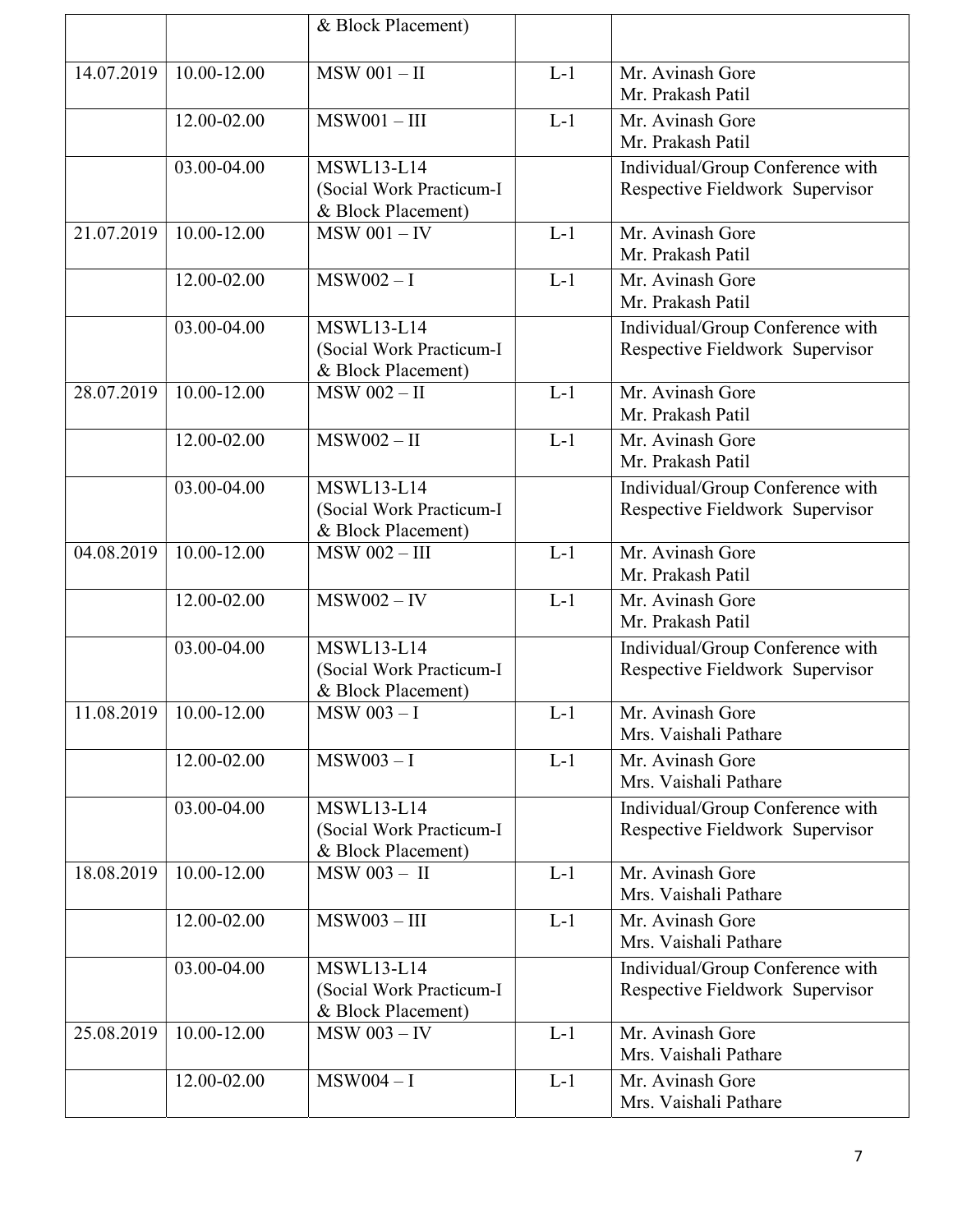|            | 03.00-04.00              | <b>MSWL13-L14</b>                              |       | Individual/Group Conference with |
|------------|--------------------------|------------------------------------------------|-------|----------------------------------|
|            |                          | (Social Work Practicum-I                       |       | Respective Fieldwork Supervisor  |
|            |                          | & Block Placement)                             |       |                                  |
| 01.09.2019 | 10.00-12.00              | $MSW$ 004 - II                                 | $L-1$ | Mr. Avinash Gore                 |
|            |                          |                                                |       | Mrs. Vaishali Pathare            |
|            | 12.00-02.00              | $MSW004 - III$                                 | $L-1$ | Mr. Avinash Gore                 |
|            |                          |                                                |       | Mrs. Vaishali Pathare            |
|            | 03.00-04.00              | <b>MSWL13-L14</b>                              |       | Individual/Group Conference with |
|            |                          | (Social Work Practicum-I                       |       | Respective Fieldwork Supervisor  |
|            |                          | & Block Placement)                             |       |                                  |
| 08.09.2019 | 10.00-12.00              | $MSW 004 - IV$                                 | $L-1$ | Mr. Avinash Gore                 |
|            |                          |                                                |       | Mrs. Vaishali Pathare            |
|            |                          |                                                |       |                                  |
|            | 12.00-02.00              | $MSW004 - IV$                                  | $L-1$ | Mr. Avinash Gore                 |
|            |                          |                                                |       | Mrs. Vaishali Pathare            |
|            | 03.00-04.00              | <b>MSWL13-L14</b>                              |       | Individual/Group Conference with |
|            |                          | (Social Work Practicum-I                       |       | Respective Fieldwork Supervisor  |
|            |                          | & Block Placement)                             |       |                                  |
| 15.09.2019 | 10.00-12.00              | $MSW$ 005 - I                                  | $L-1$ | Mr. Avinash Gore                 |
|            |                          |                                                |       | Mrs. Vaishali Pathare            |
|            | 12.00-02.00              | $MSW005 - I$                                   | $L-1$ | Mr. Avinash Gore                 |
|            |                          |                                                |       | Mrs. Vaishali Pathare            |
|            | 03.00-04.00              | <b>MSWL13-L14</b>                              |       | Individual/Group Conference with |
|            |                          | (Social Work Practicum-I                       |       | Respective Fieldwork Supervisor  |
|            |                          | & Block Placement)                             |       |                                  |
| 22.09.2019 | $10.00 - 12.00$          | <b>MSW 005 - II</b>                            | $L-1$ | Mr. Avinash Gore                 |
|            |                          |                                                |       | Mrs. Vaishali Pathare            |
|            | 12.00-02.00              | $MSW005 - III$                                 | $L-1$ | Mr. Avinash Gore                 |
|            |                          |                                                |       | Mrs. Vaishali Pathare            |
|            |                          |                                                |       |                                  |
|            | 03.00-04.00              | <b>MSWL13-L14</b>                              |       | Individual/Group Conference with |
|            |                          | (Social Work Practicum-I<br>& Block Placement) |       | Respective Fieldwork Supervisor  |
| 29.09.2019 | $10.00 - 12.00$          | $MSW$ 005 - IV                                 | $L-1$ | Mr. Avinash Gore                 |
|            |                          |                                                |       | Mrs. Vaishali Pathare            |
|            |                          |                                                |       |                                  |
|            | 12.00-02.00              | $MSW006 - I$                                   | $L-1$ | Mr. Avinash Gore                 |
|            |                          |                                                |       | Dr.Jaimon Varghese               |
|            | 03.00-04.00              | <b>MSWL13-L14</b>                              |       | Individual/Group Conference with |
|            |                          | (Social Work Practicum-I                       |       | Respective Fieldwork Supervisor  |
|            |                          | & Block Placement)                             |       |                                  |
| 06.10.2019 | $10.00 - 12.00$          | <b>MSW 006-II</b>                              | $L-1$ | Mr. Avinash Gore                 |
|            |                          |                                                |       | Dr.Jaimon Varghese               |
|            | 12.00-02.00              | $MSW006 - II$                                  | $L-1$ | Mr. Avinash Gore                 |
|            |                          |                                                |       | Dr.Jaimon Varghese               |
|            | 03.00-04.00              | <b>MSWL13-L14</b>                              |       | Individual/Group Conference with |
|            |                          | (Social Work Practicum-I                       |       | Respective Fieldwork Supervisor  |
|            |                          | & Block Placement)                             |       |                                  |
| 13.10.2019 | $10.\overline{00-12.00}$ | <b>MSW 006 - III</b>                           | $L-1$ | Mr. Avinash Gore                 |
|            |                          |                                                |       | Dr.Jaimon Varghese               |
|            | 12.00-02.00              | $MSW006 - IV$                                  | $L-1$ | Mr. Avinash Gore                 |
|            |                          |                                                |       |                                  |
|            |                          |                                                |       | Dr.Jaimon Varghese               |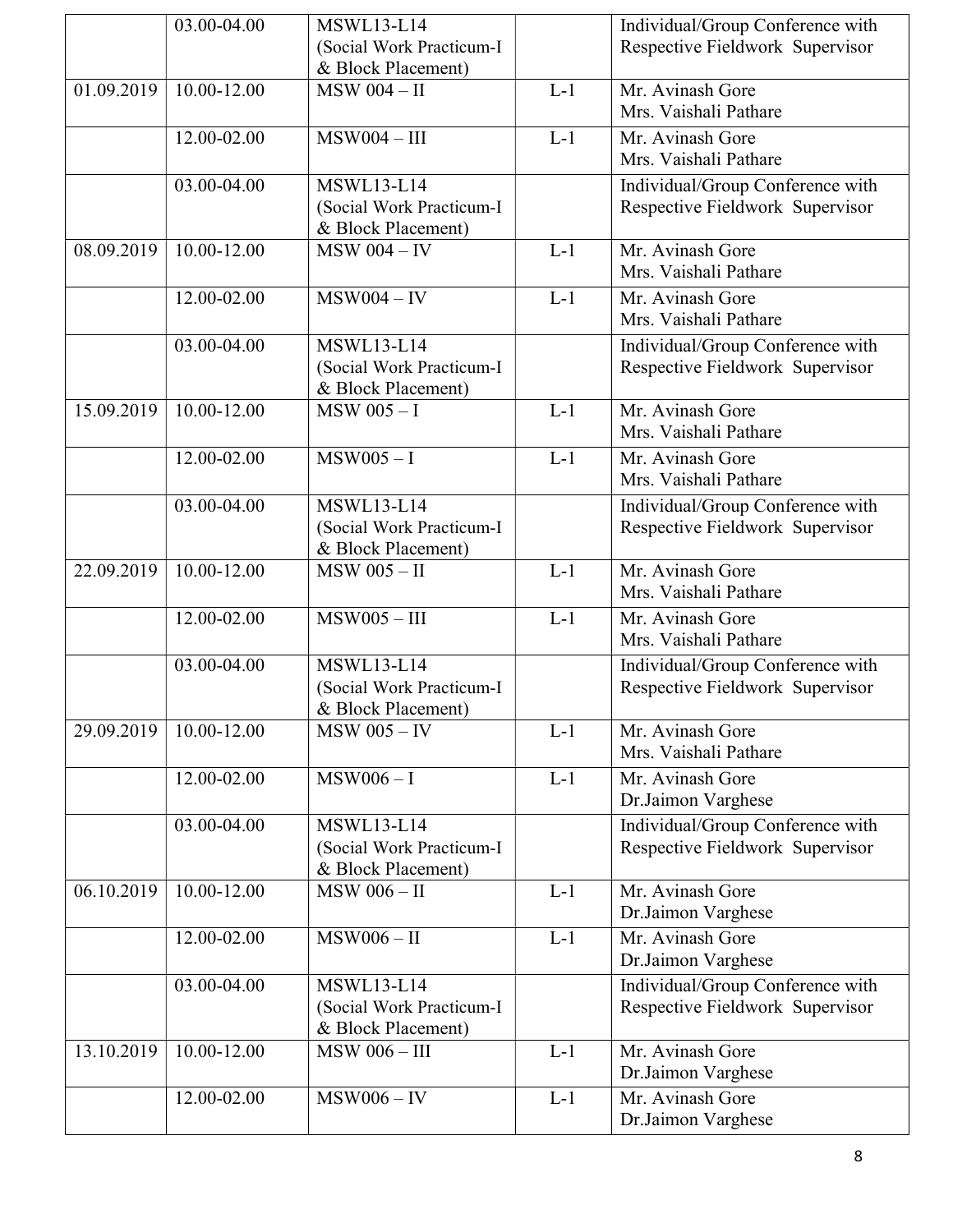|            | 03.00-04.00 | <b>MSWL13-L14</b><br>(Social Work Practicum-I<br>& Block Placement) |       | Individual/Group Conference with<br>Respective Fieldwork Supervisor |
|------------|-------------|---------------------------------------------------------------------|-------|---------------------------------------------------------------------|
| 20.10.2019 | 10.00-12.00 | $MSW 32 - I$                                                        | $L-1$ | Mr. Avinash Gore<br>Dr.Jaimon Varghese                              |
|            | 12.00-02.00 | <b>MSW 32-II</b>                                                    | $L-1$ | Mr. Avinash Gore<br>Dr.Jaimon Varghese                              |
|            | 03.00-04.00 | <b>MSWL13-L14</b><br>(Social Work Practicum-I<br>& Block Placement) |       | Individual/Group Conference with<br>Respective Fieldwork Supervisor |
| 27.10.2019 | 10.00-12.00 | $MSW 32 - III$                                                      | $L-1$ | Mr. Avinash Gore<br>Dr.Jaimon Varghese                              |
|            | 12.00-02.00 | $MSW$ 32 $-N$                                                       | $L-1$ | Mr. Avinash Gore<br>Dr.Jaimon Varghese                              |
|            | 03.00-04.00 | <b>MSWL13-L14</b><br>(Social Work Practicum-I<br>& Block Placement) |       | Individual/Group Conference with<br>Respective Fieldwork Supervisor |

#### Master of Social Work (MSW II) No. of Students 07

| <b>Date</b> | <b>Time</b>     | Course                                                                 | <b>HAll</b><br>No. | <b>Faculty</b>                                                      |
|-------------|-----------------|------------------------------------------------------------------------|--------------------|---------------------------------------------------------------------|
| 07.04.2019  | 11.00-01.00pm   | <b>Induction Programme-</b><br>All courses                             | $L-1$              | All Faculty                                                         |
|             | 01.00-02.00     | BSW, MSW Field Work<br>Orientation, Assignment<br>and Project Guidance |                    | Individual/Group Conference with<br>Respective Fieldwork Supervisor |
| 07.07.2019  | $10.00 - 12.00$ | $MSW$ 007 - I                                                          | $L-2$              | Dr. Usha Lolge<br>Mr. Suresh Mugutmal                               |
|             | 12.00-02.00     | $MSW007 - I$                                                           | $L-2$              | Dr. Usha Lolge<br>Mr. Suresh Mugutmal                               |
|             | 03.00-04.00     | MSWL2<br>(Social Work Practicum-<br>$\text{II}$                        |                    | Individual/Group Conference with<br>Respective Fieldwork Supervisor |
| 14.07.2019  | 10.00-12.00     | $MSW$ 007 - II                                                         | $L-2$              | Dr. Usha Lolge<br>Mr. Suresh Mugutmal                               |
|             | 12.00-02.00     | $MSW007 - III$                                                         | $L-2$              | Dr. Usha Lolge<br>Mr. Suresh Mugutmal                               |
|             | 03.00-04.00     | MSWL2<br>(Social Work Practicum-<br>$\prod$                            |                    | Individual/Group Conference with<br>Respective Fieldwork Supervisor |
| 21.07.2019  | $10.00 - 12.00$ | $MSW$ 007 - IV                                                         | $L-2$              | Dr. Usha Lolge<br>Mr. Suresh Mugutmal                               |
|             | 12.00-02.00     | $MSWE 1-I$                                                             | $L-2$              | Dr. Usha Lolge<br>Mr. Suresh Mugutmal                               |
|             | 03.00-04.00     | MSWL <sub>2</sub><br>(Social Work Practicum-<br>II)                    |                    | Individual/Group Conference with<br>Respective Fieldwork Supervisor |
| 28.07.2019  | 10.00-12.00     | $MSWE 1-I$                                                             | $L-2$              | Dr. Usha Lolge<br>Mr. Vijay Sansare                                 |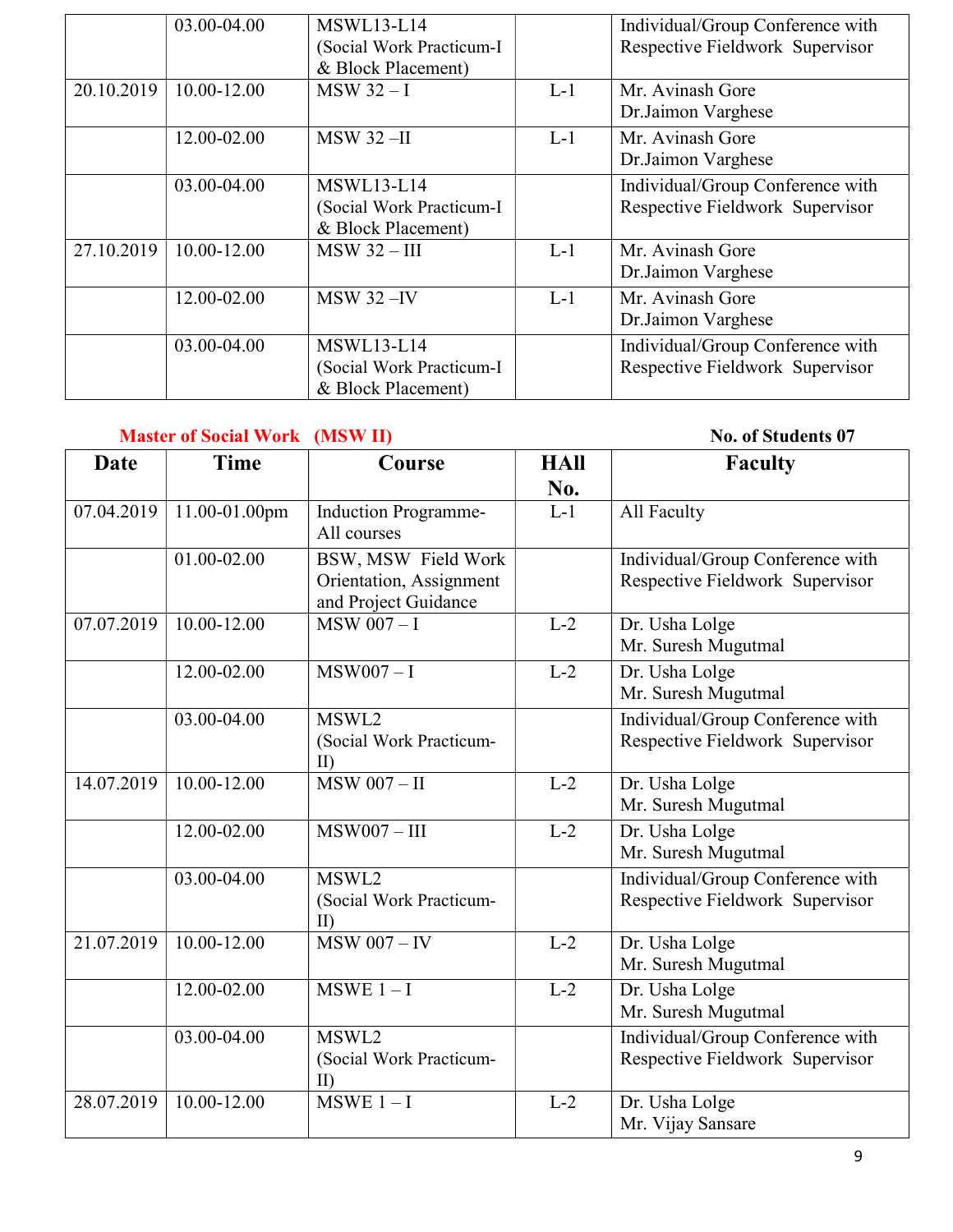|            | 12.00-02.00     | $MSWE$ 1 – II                                    | $L-2$ | Dr. Usha Lolge                                                      |
|------------|-----------------|--------------------------------------------------|-------|---------------------------------------------------------------------|
|            | 03.00-04.00     | MSWL2                                            |       | Mr. Vijay Sansare<br>Individual/Group Conference with               |
|            |                 | (Social Work Practicum-<br>$\rm{II}$             |       | Respective Fieldwork Supervisor                                     |
| 04.08.2019 | 10.00-12.00     | $MSWE$ 3 - III                                   | $L-2$ | Dr. Usha Lolge<br>Mr. Vijay Sansare                                 |
|            | 12.00-02.00     | $MSWE$ 3 – IV                                    | $L-2$ | Dr. Usha Lolge<br>Mr. Vijay Sansare                                 |
|            | 03.00-04.00     | MSWL2<br>(Social Work Practicum-<br>$\mathbf{I}$ |       | Individual/Group Conference with<br>Respective Fieldwork Supervisor |
| 11.08.2019 | $10.00 - 12.00$ | $MSW$ 008 - I                                    | $L-2$ | Dr. Usha Lolge<br>Mr. Vijay Sansare                                 |
|            | 12.00-02.00     | $MSW008 - II$                                    | $L-2$ | Dr. Usha Lolge<br>Mr. Vijay Sansare                                 |
|            | 03.00-04.00     | MSWL2<br>(Social Work Practicum-<br>$\rm{I}$     |       | Individual/Group Conference with<br>Respective Fieldwork Supervisor |
| 18.08.2019 | 10.00-12.00     | $MSW008 - III$                                   | $L-2$ | Dr. Usha Lolge<br>Mr. Vijay Sansare                                 |
|            | 12.00-02.00     | $MSW008 - III$                                   | $L-2$ | Dr. Usha Lolge<br>Mr. Vijay Sansare                                 |
|            | 03.00-04.00     | MSWL2<br>(Social Work Practicum-<br>$\Pi$ )      |       | Individual/Group Conference with<br>Respective Fieldwork Supervisor |
| 25.08.2019 | $10.00 - 12.00$ | $MSW$ 008 - IV                                   | $L-2$ | Dr. Usha Lolge<br>Mrs. Vaishali Pathare                             |
|            | 12.00-02.00     | $MSW009 - I$                                     | $L-2$ | Dr. Usha Lolge<br>Mrs. Vaishali Pathare                             |
|            | 03.00-04.00     | MSWL2<br>(Social Work Practicum-<br>m            |       | Individual/Group Conference with<br>Respective Fieldwork Supervisor |
| 01.09.2019 | 10.00-12.00     | $\overline{\text{MSW }009}-\overline{\text{I}}$  | $L-2$ | Dr. Usha Lolge<br>Mrs. Vaishali Pathare                             |
|            | 12.00-02.00     | $MSW009 - II$                                    | $L-2$ | Dr. Usha Lolge<br>Mrs. Vaishali Pathare                             |
|            | 03.00-04.00     | MSWL2<br>(Social Work Practicum-<br>$\rm{II}$    |       | Individual/Group Conference with<br>Respective Fieldwork Supervisor |
| 08.09.2019 | 10.00-12.00     | <b>MSW 009-III</b>                               | $L-2$ | Dr. Usha Lolge<br>Mrs. Vaishali Pathare                             |
|            | 12.00-02.00     | $MSW009 - IV$                                    | $L-2$ | Dr. Usha Lolge<br>Mrs. Vaishali Pathare                             |
|            | 03.00-04.00     | MSWL2<br>(Social Work Practicum-<br>$\rm{I}$     |       | Individual/Group Conference with<br>Respective Fieldwork Supervisor |
| 15.09.2019 | $10.00 - 12.00$ | $\overline{\text{MSWE 2}-I}$                     | $L-2$ | Dr. Usha Lolge<br>Mr. Vijay Sansare                                 |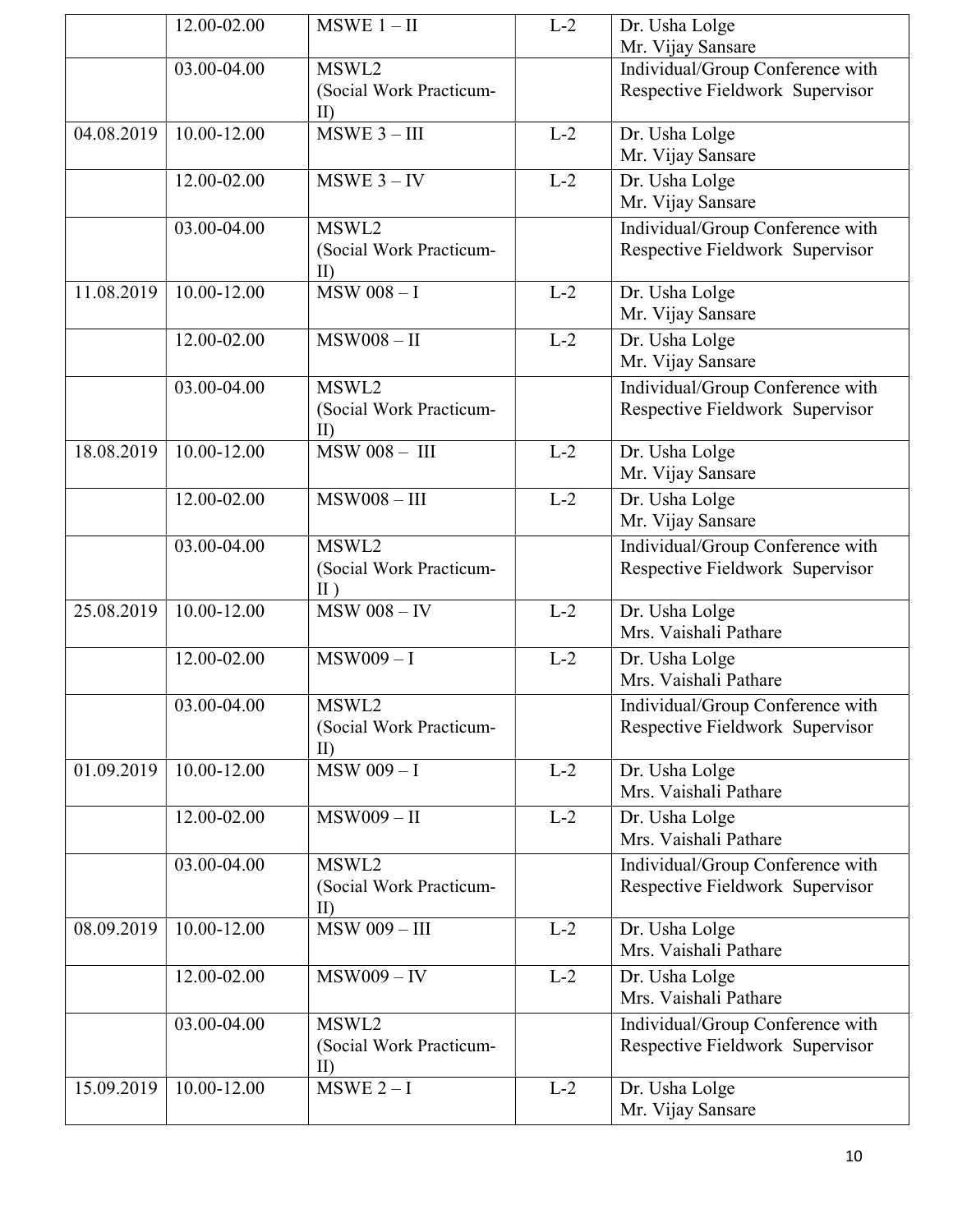|            | 12.00-02.00     | $MSWE 2-I$                                       | $L-2$ | Dr. Usha Lolge<br>Mr. Vijay Sansare                                 |
|------------|-----------------|--------------------------------------------------|-------|---------------------------------------------------------------------|
|            | 03.00-04.00     | MSWL2<br>(Social Work Practicum-<br>$\rm{II}$    |       | Individual/Group Conference with<br>Respective Fieldwork Supervisor |
| 22.09.2019 | 10.00-12.00     | $MSWE 2 - II$                                    | $L-2$ | Dr. Usha Lolge<br>Mr. Vijay Sansare                                 |
|            | 12.00-02.00     | $MSWE 2 - III$                                   | $L-2$ | Dr. Usha Lolge<br>Mr. Vijay Sansare                                 |
|            | 03.00-04.00     | MSWL2<br>(Social Work Practicum-<br>$\rm{II}$    |       | Individual/Group Conference with<br>Respective Fieldwork Supervisor |
| 29.09.2019 | 10.00-12.00     | $MSWE 2 - IV$                                    | $L-2$ | Dr. Usha Lolge<br>Mr. Vijay Sansare                                 |
|            | 12.00-02.00     | $MSWE$ 3 - I                                     | $L-2$ | Dr. Usha Lolge<br>Mr. Vijay Sansare                                 |
|            | 03.00-04.00     | MSWL2<br>MSWL2<br>(Social Work Practicum-<br>TD. |       | Individual/Group Conference with<br>Respective Fieldwork Supervisor |
| 06.10.2019 | $10.00 - 12.00$ | $MSWE 3 - II$                                    | $L-2$ | Dr. Usha Lolge<br>Mr. Vijay Sansare                                 |
|            | 12.00-02.00     | $MSWE$ 3 - II                                    | $L-2$ | Dr. Usha Lolge<br>Mr. Vijay Sansare                                 |
|            | 03.00-04.00     | MSWL2<br>(Social Work Practicum-<br>$\rm{II}$    |       | Individual/Group Conference with<br>Respective Fieldwork Supervisor |
| 13.10.2019 | $10.00 - 12.00$ | $MSWE$ 3 - III                                   | $L-2$ | Dr. Usha Lolge<br>Mr. Vijay Sansare                                 |
|            | 12.00-02.00     | $MSWE$ 3 – IV                                    | $L-2$ | Dr. Usha Lolge<br>Mr. Vijay Sansare                                 |
|            | 03.00-04.00     | MSWL2<br>(Social Work Practicum-<br>$\rm{II}$    |       | Individual/Group Conference with<br>Respective Fieldwork Supervisor |
| 20.10.2019 | 10.00-12.00     | $MSW10 - -II$                                    | $L-2$ | Dr. Usha Lolge<br>Mr. Vijay Sansare                                 |
|            | 12.00-02.00     | MSW 10-III-IV                                    | $L-2$ | Dr. Usha Lolge<br>Mr. Vijay Sansare                                 |
|            | 03.00-04.00     | MSWL2<br>(Social Work Practicum-<br>II           |       | Individual/Group Conference with<br>Respective Fieldwork Supervisor |

|      |                              | <b>Master of Social Work (Counselling) (MSWC I)</b> | No. of Students 03 |                                                                     |  |
|------|------------------------------|-----------------------------------------------------|--------------------|---------------------------------------------------------------------|--|
| Date | Time                         | Course                                              | HAll<br>No.        | <b>Faculty</b>                                                      |  |
|      | $07.04.2019$   11.00-01.00pm | <b>Induction Programme-</b><br>All courses          | $L-1$              | All Faculty                                                         |  |
|      | 01.00-02.00                  | BSW, MSW Field Work<br>Orientation, Assignment      |                    | Individual/Group Conference with<br>Respective Fieldwork Supervisor |  |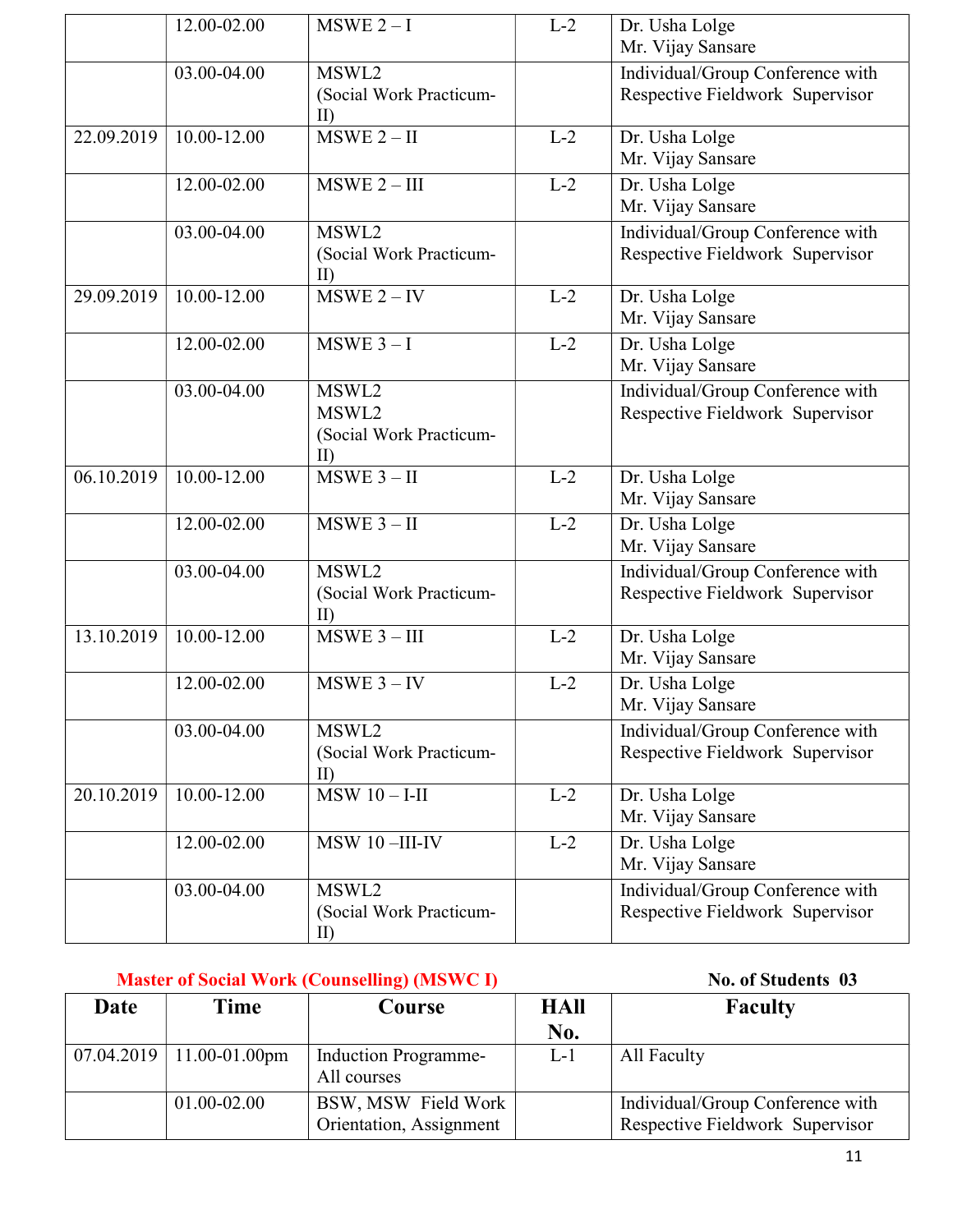|            |                            | and Project Guidance     |       |                                  |
|------------|----------------------------|--------------------------|-------|----------------------------------|
|            |                            |                          |       |                                  |
| 07.07.2019 | 10.00-12.00                | $MSW$ 001 - I            | $L-3$ | Mr. Avinash Gore                 |
|            |                            |                          |       | Mr. Prakash Patil                |
|            | 12.00-02.00                | $MSW001 - I$             | $L-3$ | Mr. Avinash Gore                 |
|            |                            |                          |       | Mr. Prakash Patil                |
|            | 03.00-04.00                | <b>MSWL46-L47</b>        |       | Individual/Group Conference with |
|            |                            | (Social Work Practicum-I |       | Respective Fieldwork Supervisor  |
|            |                            | & Block Placement)       |       |                                  |
| 14.07.2019 | $10.00 - 12.00$            | $MSW$ 001 - II           | $L-3$ | Mr. Avinash Gore                 |
|            |                            |                          |       | Mr. Prakash Patil                |
|            | 12.00-02.00                | $MSW001 - III$           | $L-3$ | Mr. Avinash Gore                 |
|            |                            |                          |       | Mr. Prakash Patil                |
|            | 03.00-04.00                | <b>MSWL46-L47</b>        |       | Individual/Group Conference with |
|            |                            | (Social Work Practicum-I |       | Respective Fieldwork Supervisor  |
|            |                            | & Block Placement))      |       |                                  |
| 21.07.2019 | 10.00-12.00                | $MSW 001 - IV$           | $L-3$ | Mr. Avinash Gore                 |
|            |                            |                          |       | Mr. Prakash Patil                |
|            | $12.00 - 02.00$            | $MSW002 - I$             | $L-3$ | Mr. Avinash Gore                 |
|            |                            |                          |       | Mr. Prakash Patil                |
|            | 03.00-04.00                | <b>MSWL46-L47</b>        |       | Individual/Group Conference with |
|            |                            | (Social Work Practicum-I |       | Respective Fieldwork Supervisor  |
|            |                            | & Block Placement)       |       |                                  |
| 28.07.2019 | 10.00-12.00                | <b>MSW 002-II</b>        | $L-3$ | Mr. Avinash Gore                 |
|            |                            |                          |       | Mr. Prakash Patil                |
|            | 12.00-02.00                | $MSW002 - II$            | $L-3$ | Mr. Avinash Gore                 |
|            |                            |                          |       | Mr. Prakash Patil                |
|            | 03.00-04.00                | <b>MSWL46-L47</b>        |       | Individual/Group Conference with |
|            |                            | (Social Work Practicum-I |       | Respective Fieldwork Supervisor  |
|            |                            | & Block Placement)       |       |                                  |
|            | $04.08.2019$   10.00-12.00 | <b>MSW 002-III</b>       | $L-3$ | Mr. Avinash Gore                 |
|            |                            |                          |       | Mr. Prakash Patil                |
|            | 12.00-02.00                | $MSW002 - IV$            | $L-3$ | Mr. Avinash Gore                 |
|            |                            |                          |       | Mr. Prakash Patil                |
|            | 03.00-04.00                | <b>MSWL46-L47</b>        |       | Individual/Group Conference with |
|            |                            | (Social Work Practicum-I |       | Respective Fieldwork Supervisor  |
|            |                            | & Block Placement)       |       |                                  |
| 11.08.2019 | 10.00-12.00                | $MSW$ 008 - I            | $L-3$ | Dr. Usha Lolge                   |
|            |                            |                          |       | Mrs. Vaishali Pathare            |
|            | 12.00-02.00                | $MSW$ 008 - II           | $L-3$ | Dr. Usha Lolge                   |
|            |                            |                          |       | Mrs. Vaishali Pathare            |
|            | 03.00-04.00                | <b>MSWL46-L47</b>        |       | Individual/Group Conference with |
|            |                            | (Social Work Practicum-I |       | Respective Fieldwork Supervisor  |
|            |                            | & Block Placement)       |       |                                  |
| 18.08.2019 | 10.00-12.00                | <b>MSW 008 - III</b>     | $L-3$ | Dr. Usha Lolge                   |
|            |                            |                          |       | Mrs. Vaishali Pathare            |
|            | 12.00-02.00                | <b>MSW 008-III</b>       | $L-3$ | Dr. Usha Lolge                   |
|            |                            |                          |       | Mrs. Vaishali Pathare            |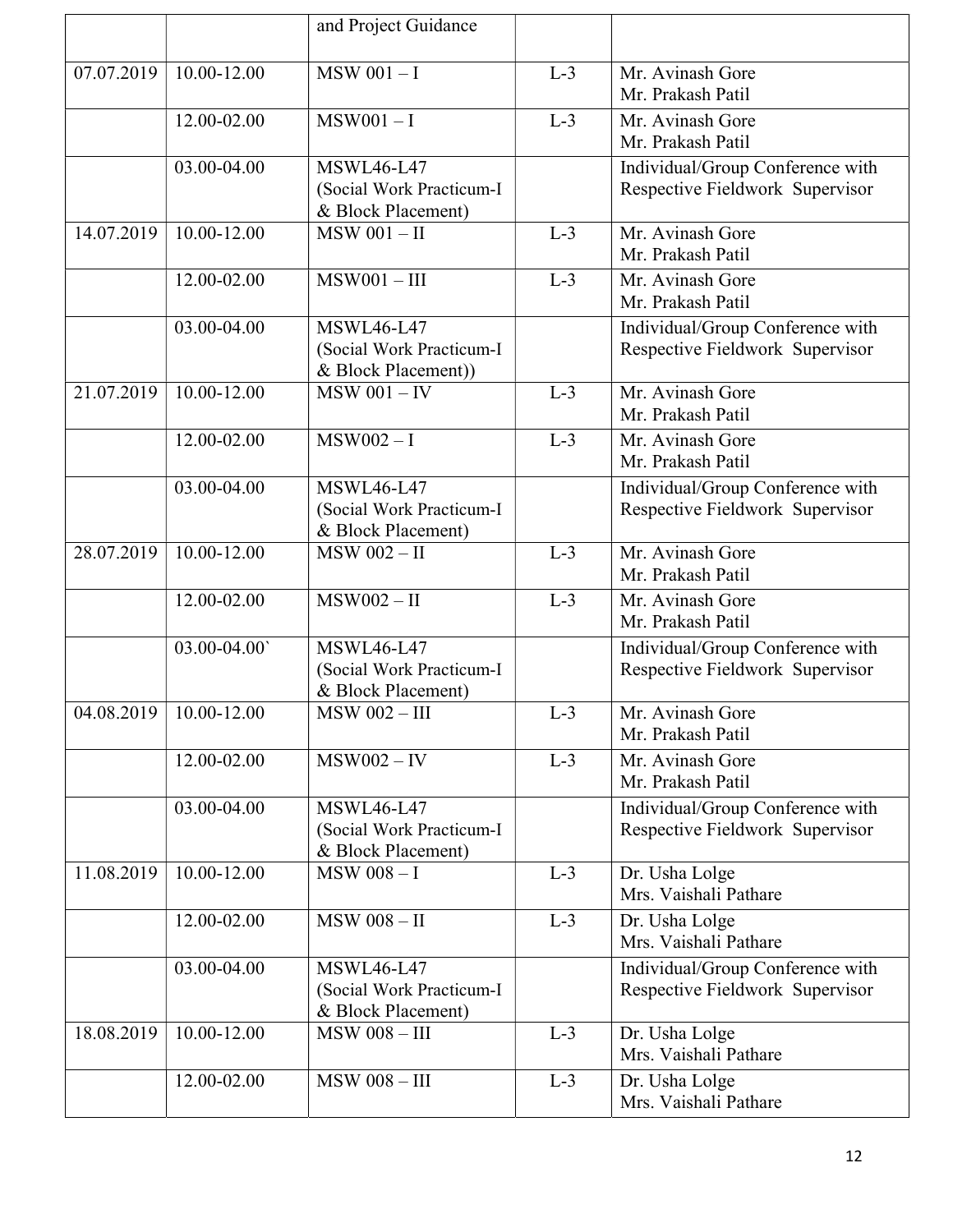|            | 03.00-04.00     | <b>MSWL46-L47</b>        |       | Individual/Group Conference with |
|------------|-----------------|--------------------------|-------|----------------------------------|
|            |                 | (Social Work Practicum-I |       | Respective Fieldwork Supervisor  |
|            |                 | & Block Placement)       |       |                                  |
| 25.08.2019 | 10.00-12.00     | $MSW$ 008 - IV           | $L-3$ | Dr. Usha Lolge                   |
|            |                 |                          |       | Mrs. Vaishali Pathare            |
|            | $12.00 - 02.00$ | <b>MSW 009-I</b>         | $L-3$ | Dr. Usha Lolge                   |
|            |                 |                          |       | Mr. Vijay Sansare                |
|            | 03.00-04.00     | <b>MSWL46-L47</b>        |       | Individual/Group Conference with |
|            |                 | (Social Work Practicum-I |       | Respective Fieldwork Supervisor  |
|            |                 | & Block Placement)       |       |                                  |
| 01.09.2019 | $10.00 - 12.00$ | $MSW$ 009 - I            | $L-3$ | Dr. Usha Lolge                   |
|            |                 |                          |       | Mr. Vijay Sansare                |
|            | 12.00-02.00     | <b>MSW 009 - II</b>      | $L-3$ | Dr. Usha Lolge                   |
|            |                 |                          |       | Mr. Vijay Sansare                |
|            | 03.00-04.00     | <b>MSWL46-L47</b>        |       | Individual/Group Conference with |
|            |                 | (Social Work Practicum-I |       | Respective Fieldwork Supervisor  |
|            |                 | & Block Placement)       |       |                                  |
| 08.09.2019 | 10.00-12.00     | <b>MSW 009 - III</b>     | $L-3$ | Dr. Usha Lolge                   |
|            |                 |                          |       | Mr. Vijay Sansare                |
|            | 12.00-02.00     | $MSW$ 009 - IV           | $L-3$ | Dr. Usha Lolge                   |
|            |                 |                          |       | Mr. Vijay Sansare                |
|            | $03.00 - 04.00$ | <b>MSWL46-L47</b>        |       | Individual/Group Conference with |
|            |                 | (Social Work Practicum-I |       | Respective Fieldwork Supervisor  |
|            |                 | & Block Placement)       |       |                                  |
| 15.09.2019 | 10.00-12.00     | $MSW$ 005 - I            | $L-3$ | Mr. Avinash Gore                 |
|            |                 |                          |       | Mrs. Vaishali Pathare            |
|            | 12.00-02.00     | $MSW$ 005 - II           | $L-3$ | Mr. Avinash Gore                 |
|            |                 |                          |       | Mrs. Vaishali Pathare            |
|            | 03.00-04.00     | <b>MSWL46-L47</b>        |       | Individual/Group Conference with |
|            |                 | (Social Work Practicum-I |       | Respective Fieldwork Supervisor  |
|            |                 | & Block Placement)       |       |                                  |
| 22.09.2019 | 10.00-12.00     | $MSW$ 005 - II           | $L-3$ | Mr. Avinash Gore                 |
|            |                 |                          |       | Mrs. Vaishali Pathare            |
|            | 12.00-02.00     | $MSW$ 005 - III          | $L-3$ | Mr. Avinash Gore                 |
|            |                 |                          |       | Mrs. Vaishali Pathare            |
|            | 03.00-04.00     | <b>MSWL46-L47</b>        |       | Individual/Group Conference with |
|            |                 | (Social Work Practicum-I |       | Respective Fieldwork Supervisor  |
|            |                 | & Block Placement)       |       |                                  |
| 29.09.2019 | 10.00-12.00     | $MSW$ 005 - IV           | $L-3$ | Mr. Avinash Gore                 |
|            |                 |                          |       | Mrs. Vaishali Pathare            |
|            | 12.00-02.00     | $MSW$ 005 - IV           | $L-3$ | Mr. Avinash Gore                 |
|            |                 |                          |       | Mrs. Vaishali Pathare            |
|            | 03.00-04.00     | <b>MSWL46-L47</b>        |       | Individual/Group Conference with |
|            |                 | (Social Work Practicum-I |       | Respective Fieldwork Supervisor  |
|            |                 | & Block Placement)       |       |                                  |

.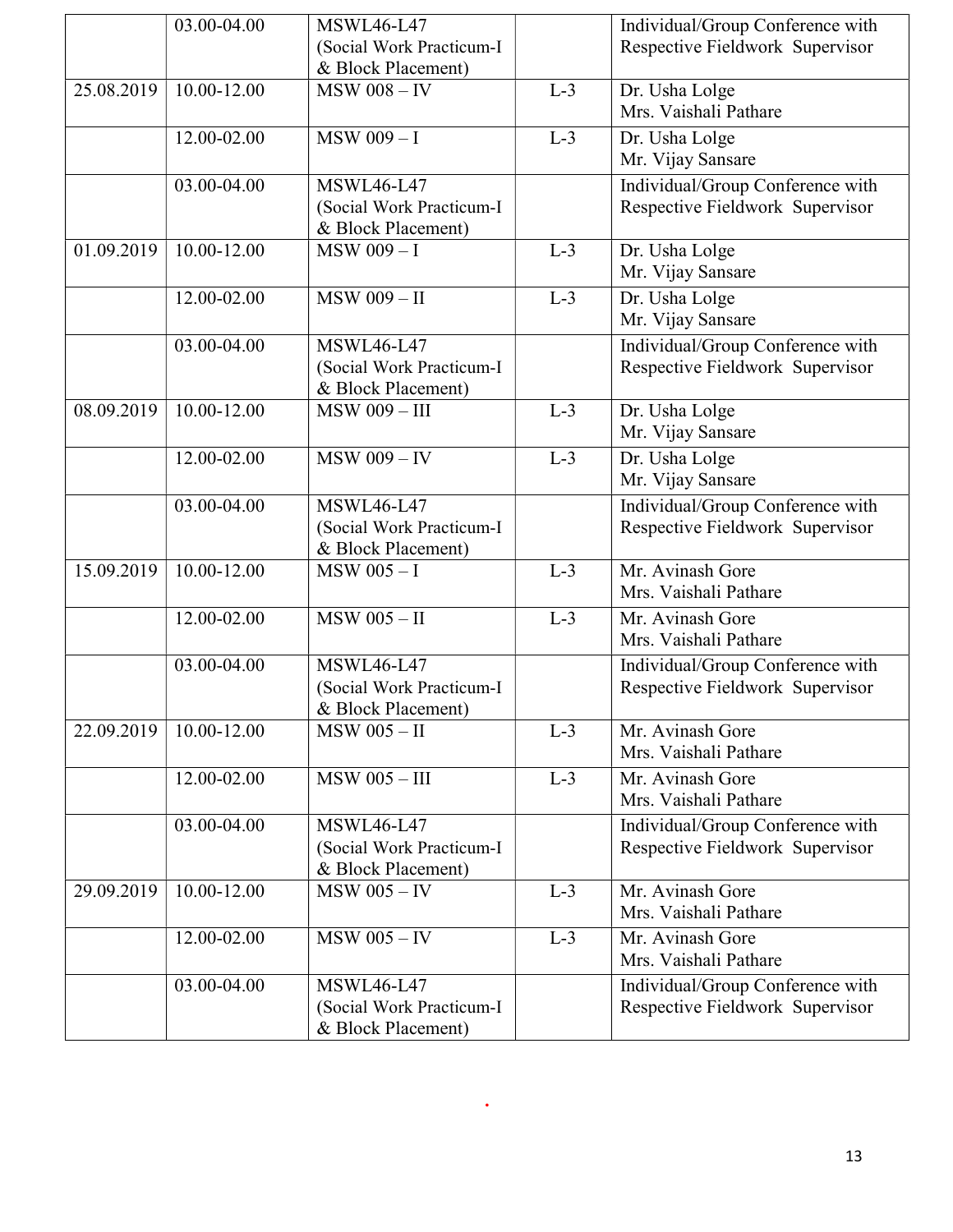### Master of Social Work (Counselling) (MSWC II ) No. of Students 01

|             | <b>Master of Social Work (Counseming)</b> (MSWC II) | <b>NO. OI SUGGEBRITS UT</b>                                            |                           |                                                                     |
|-------------|-----------------------------------------------------|------------------------------------------------------------------------|---------------------------|---------------------------------------------------------------------|
| <b>Date</b> | <b>Time</b>                                         | Course                                                                 | <b>HAll</b><br><b>No.</b> | <b>Faculty</b>                                                      |
| 07.04.2019  | 11.00-01.00pm                                       | Induction Programme-<br>All courses                                    | $L-1$                     | All Faculty                                                         |
|             | 01.00-02.00                                         | BSW, MSW Field Work<br>Orientation, Assignment<br>and Project Guidance |                           | Individual/Group Conference with<br>Respective Fieldwork Supervisor |
| 04.08.2019  | 10.00-12.00                                         | $MSWC 12 - I-II$                                                       | $L-4A$                    | Mr. Pradeep Jare<br>Ms. Prachi Patil                                |
|             | 12.00-02.00                                         | $MSWC$ 12 - III-IV                                                     | $L-4A$                    | Mr. Pradeep Jare<br>Ms. Prachi Patil                                |
|             | 03.00-04.00                                         | <b>MSWL48-L49</b><br>(Social Work Practicum-<br>II & Internship)       |                           | Individual/Group Conference with<br>Respective Fieldwork Supervisor |
| 11.08.2019  | 10.00-12.00                                         | $MSWC$ 13 - I-II                                                       | $L-4A$                    | Mr. Pradeep Jare<br>Ms. Prachi Patil                                |
|             | 12.00-02.00                                         | $MSWC$ 13 - III-IV                                                     | $L-4A$                    | Mr. Pradeep Jare<br>Ms. Prachi Patil                                |
|             | 03.00-04.00                                         | <b>MSWL48-L49</b><br>(Social Work Practicum-<br>II & Internship)       |                           | Individual/Group Conference with<br>Respective Fieldwork Supervisor |
| 18.08.2019  | 10.00-12.00                                         | $MSWC$ 14 - I-II                                                       | $L-4A$                    | Mr. Pradeep Jare<br>Ms. Prachi Patil                                |
|             | 12.00-02.00                                         | $\overline{\text{MSWC}}$ 14 - III-IV                                   | $L-4A$                    | Mr. Pradeep Jare<br>Ms. Prachi Patil                                |
|             | 03.00-04.00                                         | <b>MSWL48-L49</b><br>(Social Work Practicum-<br>II & Internship)       |                           | Individual/Group Conference with<br>Respective Fieldwork Supervisor |
| 25.08.2019  | 10.00-12.00                                         | $MSWC$ 15 - I-II                                                       | $L-4A$                    | Mr. Pradeep Jare<br>Ms. Prachi Patil                                |
|             | 12.00-02.00                                         | $MSWC$ 15 - III-IV                                                     | $L-4A$                    | Mr. Pradeep Jare<br>Ms. Prachi Patil                                |
|             | 03.00-04.00                                         | <b>MSWL48-L49</b><br>(Social Work Practicum-<br>II & Internship)       |                           | Individual/Group Conference with<br>Respective Fieldwork Supervisor |
| 01.09.2019  | $10.00 - 12.00$                                     | $\overline{\text{MSWC}}$ 16 - I-II                                     | $L-4A$                    | Mr. Pradeep Jare<br>Ms. Prachi Patil                                |
|             | 12.00-02.00                                         | $MSWC 16 - III-IV$                                                     | $L-4A$                    | Mr. Pradeep Jare<br>Ms. Prachi Patil                                |
|             | 03.00-04.00                                         | <b>MSWL48-L49</b><br>(Social Work Practicum-<br>II & Internship)       |                           | Individual/Group Conference with<br>Respective Fieldwork Supervisor |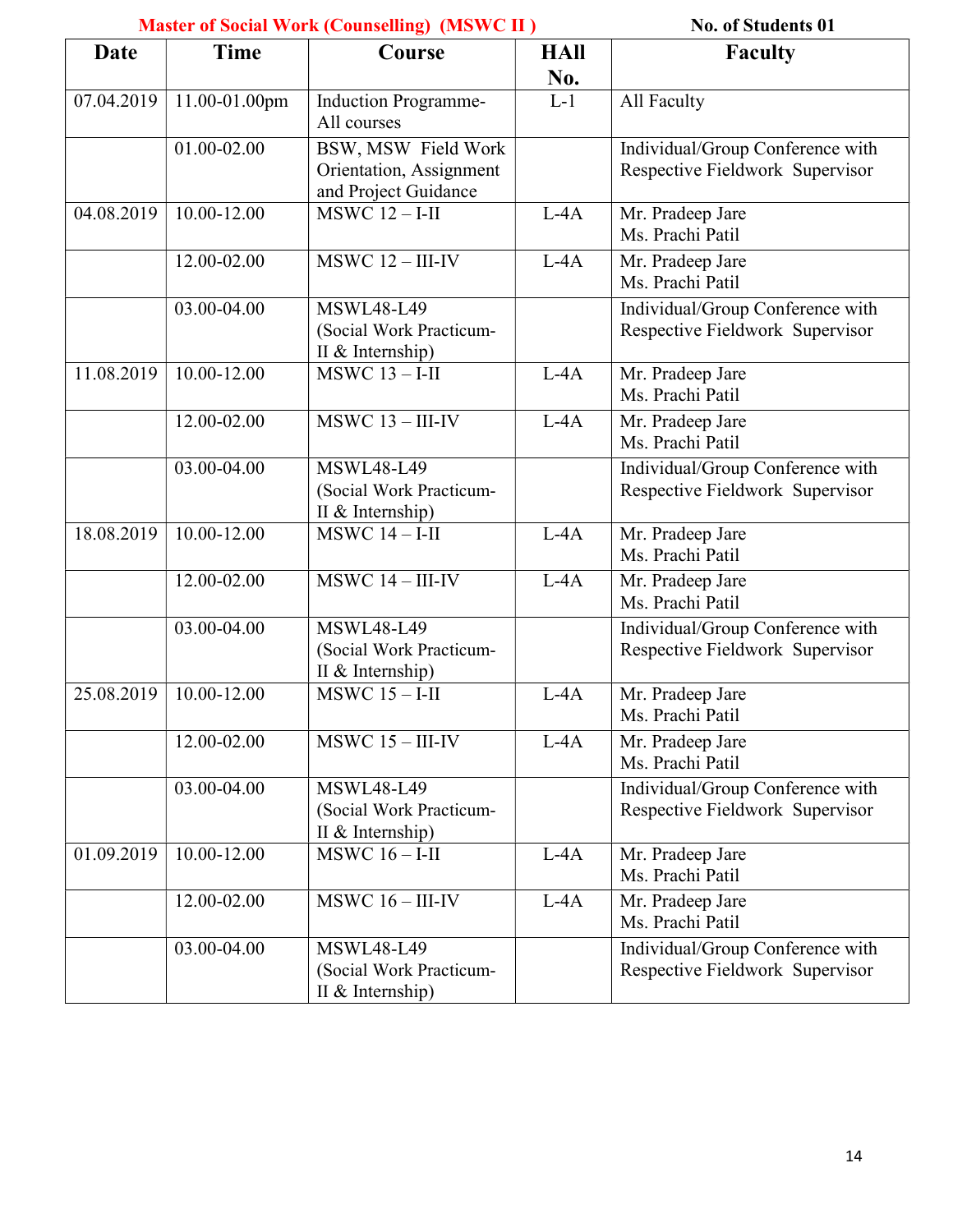#### List of Field work (faculty) supervisors and their students (BSW/PGDRD/MARD/MSW/MSWC)

| Sr.<br>No.     | <b>Enrolment</b><br>no. | <b>Name of the Student</b>   | Course      | <b>Supervisor</b>                            |
|----------------|-------------------------|------------------------------|-------------|----------------------------------------------|
|                |                         |                              |             |                                              |
| 1              | 190769070               | JayashreeEknathJagtap        | <b>MSW</b>  |                                              |
| $\overline{2}$ | 190770071               | Gore PriyankaBhaskar         | <b>MSW</b>  |                                              |
| 3              | 190771034               | AvinashRekhlalBansode        | <b>MSW</b>  |                                              |
| 4              | 190773392               | SangaleKrushnaKarbhari       | <b>MSW</b>  |                                              |
| 5              | 190773719               | Kokate Sandeep Bhausaheb     | <b>MSW</b>  |                                              |
| 6              | 190774940               | KopreMilind Suresh           | <b>MSW</b>  | <b>MRS. VAISHALI PATHARE</b><br>(9850711410) |
| 7              | 190777311               | JareSneha Ramesh             | <b>MSW</b>  |                                              |
| 8              | 190783157               | Kasale Laxmibai Sitaram      | <b>MSW</b>  |                                              |
| 9              | 190783616               | Nerlekar Sachin Nanaso       | <b>MSW</b>  |                                              |
| 10             | 190783820               | Jangam Hanumantappa Sangappa | <b>MSW</b>  |                                              |
| 11             | 190784736               | Prashant Lahu Shingote       | <b>MSW</b>  |                                              |
| 12             | 190772011               | <b>Bale Shrad Sahebrao</b>   | <b>BSW</b>  |                                              |
| 13             | 190780026               | Pinki Devi                   | <b>BSW</b>  |                                              |
|                |                         |                              |             |                                              |
| 1              | 190774498               | <b>Blju R</b>                | <b>MSW</b>  |                                              |
| 2              | 190780183               | Joshi Anand Prakash          | <b>MSW</b>  |                                              |
| 3              | 190784300               | Undre Pradeep Bhagchand      | <b>MSW</b>  |                                              |
| 4              | 190779537               | RaneAkshataSatish            | <b>MSWC</b> |                                              |
| 5              | 190779576               | SuvarnaVasant Lad            | <b>MSWC</b> | <b>MR. SURESH</b><br><b>MUGUTMAL</b>         |
| 6              | 190781160               | Sadanand Jayant Deshamukh    | <b>MSWC</b> | (9145661604)                                 |
| 7              | 190786184               | Adhav Uttam Dattatraya       | PGDRD       |                                              |
| 8              | 190773471               | Ajay Kumar                   | MARD        |                                              |
| 9              | 190775482               | Somnatha Dilip Dabhade       | MARD        |                                              |
| 10             | 190777501               | Bhusari shivaji Rambhau      | MARD        |                                              |
| 11             | 190786080               | Vaishanav Haribhau Shitole   | MARD        |                                              |